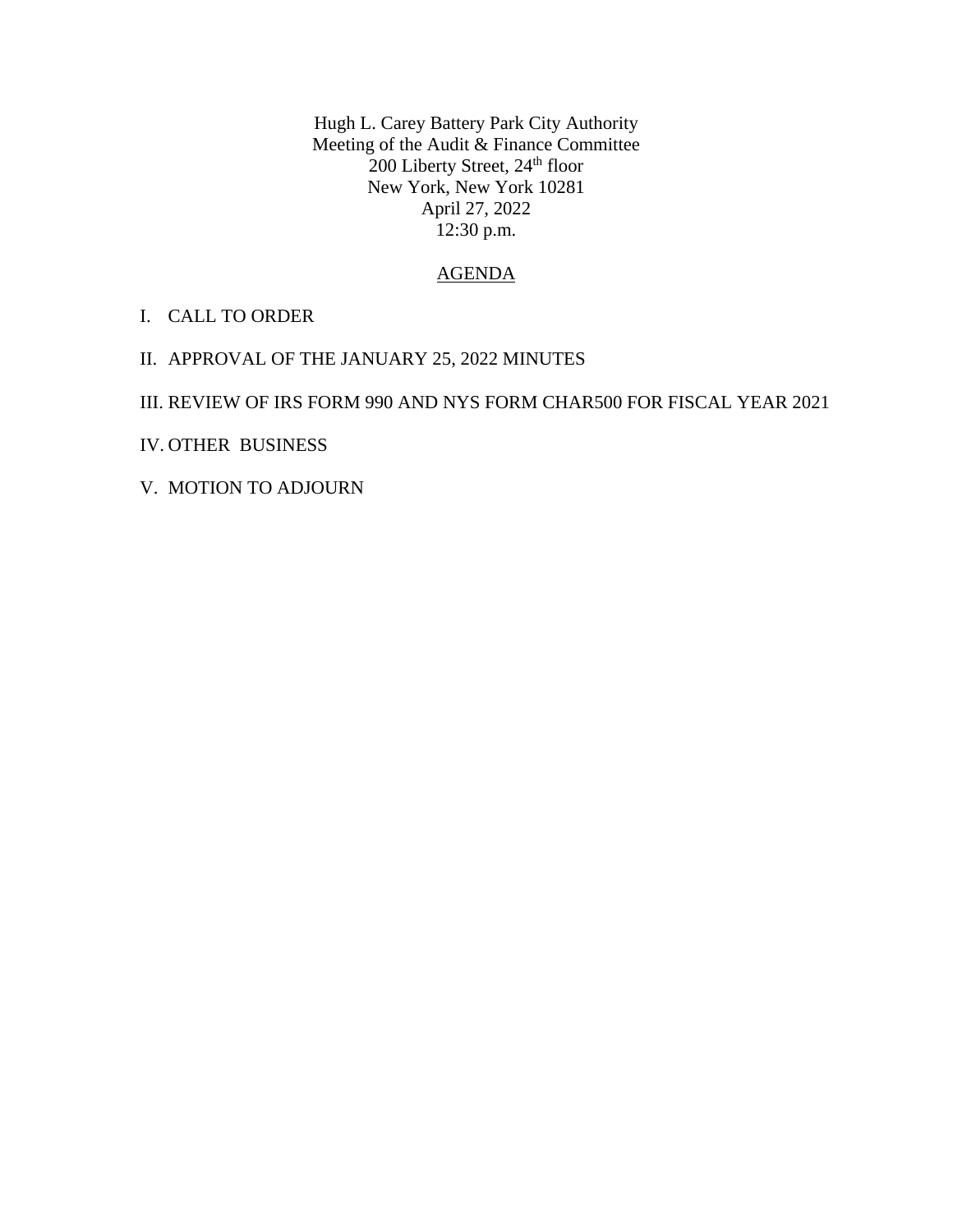| <b>Short Form</b>                                                                                         |                                                                                                                                    |                             |                                                                                                                                                                                                                                              |                  |            |                          | OMB No. 1545-0047                                                              |  |
|-----------------------------------------------------------------------------------------------------------|------------------------------------------------------------------------------------------------------------------------------------|-----------------------------|----------------------------------------------------------------------------------------------------------------------------------------------------------------------------------------------------------------------------------------------|------------------|------------|--------------------------|--------------------------------------------------------------------------------|--|
|                                                                                                           |                                                                                                                                    | Form 990-EZ                 | <b>Return of Organization Exempt From Income Tax</b>                                                                                                                                                                                         |                  |            |                          |                                                                                |  |
|                                                                                                           |                                                                                                                                    |                             | Under section 501(c), 527, or 4947(a)(1) of the Internal Revenue Code (except private foundations)                                                                                                                                           |                  |            |                          | 2020                                                                           |  |
|                                                                                                           | <b>Open to Public</b>                                                                                                              |                             |                                                                                                                                                                                                                                              |                  |            |                          |                                                                                |  |
|                                                                                                           | Department of the Treasury<br>Go to www.irs.gov/Form990EZ for instructions and the latest information.<br>Internal Revenue Service |                             |                                                                                                                                                                                                                                              |                  |            |                          |                                                                                |  |
| 2020<br>OCT 31,<br>2021<br>For the 2020 calendar year, or tax year beginning<br>NOV 1,<br>and ending<br>A |                                                                                                                                    |                             |                                                                                                                                                                                                                                              |                  |            |                          |                                                                                |  |
|                                                                                                           | Check if<br>applicable:                                                                                                            |                             | <b>C</b> Name of organization                                                                                                                                                                                                                |                  |            |                          | D Employer identification number                                               |  |
|                                                                                                           |                                                                                                                                    | Address change              | BATTERY PARK CITY PARKS                                                                                                                                                                                                                      |                  |            |                          |                                                                                |  |
|                                                                                                           |                                                                                                                                    | Name change                 | CONSERVANCY CORPORATION                                                                                                                                                                                                                      |                  |            | 13-3449909               |                                                                                |  |
|                                                                                                           |                                                                                                                                    | Initial return              | Number and street (or P.O. box if mail is not delivered to street address)                                                                                                                                                                   |                  | Room/suite | E Telephone number       |                                                                                |  |
|                                                                                                           |                                                                                                                                    | Final return/<br>terminated | 75 BATTERY PLACE                                                                                                                                                                                                                             |                  |            |                          | $(212)$ 267-9700                                                               |  |
|                                                                                                           |                                                                                                                                    | Amended return              | City or town, state or province, country, and ZIP or foreign postal code                                                                                                                                                                     |                  |            | <b>F</b> Group Exemption |                                                                                |  |
|                                                                                                           |                                                                                                                                    | Application pending         | NEW YORK, NY<br>10280                                                                                                                                                                                                                        |                  |            | Number >                 |                                                                                |  |
| G                                                                                                         |                                                                                                                                    | <b>Accounting Method:</b>   | Cash<br>$\boxed{\mathbf{X}}$ Accrual<br>Other (specify) $\blacktriangleright$                                                                                                                                                                |                  |            |                          | <b>H</b> Check $\blacktriangleright \boxed{\mathbf{X}}$ if the organization is |  |
|                                                                                                           |                                                                                                                                    |                             | Website: $\blacktriangleright$ WWW. BPCA. NY. GOV                                                                                                                                                                                            |                  |            |                          | not required to attach Schedule B                                              |  |
|                                                                                                           |                                                                                                                                    |                             | <b>Tax-exempt status</b> (check only one) $ \boxed{\mathbf{X}}$ 501(c)(3)<br>$501(c)$ (<br>$\sqrt{\frac{2}{\pi}}$ (insert no.)                                                                                                               | 4947(a)(1) or    | 5271       |                          | (Form 990, 990-EZ, or 990-PF).                                                 |  |
|                                                                                                           |                                                                                                                                    | K Form of organization:     | $\boxed{\mathbf{X}}$ Corporation $\boxed{\phantom{0}}$ Trust<br>Association                                                                                                                                                                  | Other            |            |                          |                                                                                |  |
|                                                                                                           |                                                                                                                                    |                             | L Add lines 5b, 6c, and 7b to line 9 to determine gross receipts. If gross receipts are \$200,000 or more, or if total assets (Part II,                                                                                                      |                  |            |                          |                                                                                |  |
|                                                                                                           |                                                                                                                                    |                             | column (B)) are \$500,000 or more, file Form 990 instead of Form 990-EZ                                                                                                                                                                      |                  |            | $\blacktriangleright$ s  | 0.                                                                             |  |
|                                                                                                           | Part I                                                                                                                             |                             | Revenue, Expenses, and Changes in Net Assets or Fund Balances (see the instructions for Part I)                                                                                                                                              |                  |            |                          |                                                                                |  |
|                                                                                                           |                                                                                                                                    |                             |                                                                                                                                                                                                                                              |                  |            |                          |                                                                                |  |
|                                                                                                           | 1                                                                                                                                  |                             | Contributions, gifts, grants, and similar amounts received [11] [11] contributions, and a series and similar amounts received [11] [11] $\sim$ [11] [11] $\sim$ [11] $\sim$ [11] $\sim$ [11] $\sim$ [11] $\sim$ [11] $\sim$ [11] $\sim$ [11] |                  |            | 1.                       |                                                                                |  |
|                                                                                                           | 2                                                                                                                                  |                             | Program service revenue including government fees and contracts [11] matter contracts [11] matter contracts and contracts and contracts and contracts and contracts and contracts and contracts and contracts and contracts an               |                  |            | $\overline{2}$           |                                                                                |  |
|                                                                                                           | 3                                                                                                                                  |                             | Membership dues and assessments <i>[[CONTEXTREMAND ]]</i> <b>Membership dues and assessments</b> <i>[[CONTEXTREMAND ]]</i>                                                                                                                   |                  |            | 3                        |                                                                                |  |
|                                                                                                           | 4                                                                                                                                  |                             |                                                                                                                                                                                                                                              |                  |            | 4                        |                                                                                |  |
|                                                                                                           | 5а                                                                                                                                 |                             |                                                                                                                                                                                                                                              | 5a               |            |                          |                                                                                |  |
|                                                                                                           | b                                                                                                                                  |                             |                                                                                                                                                                                                                                              | 5 <sub>b</sub>   |            |                          |                                                                                |  |
|                                                                                                           | C                                                                                                                                  |                             | Gain or (loss) from sale of assets other than inventory (subtract line 5b from line 5a)                                                                                                                                                      |                  |            | 5c                       |                                                                                |  |
|                                                                                                           | 6                                                                                                                                  |                             | Gaming and fundraising events:                                                                                                                                                                                                               |                  |            |                          |                                                                                |  |
|                                                                                                           |                                                                                                                                    |                             | a Gross income from gaming (attach Schedule G if greater than                                                                                                                                                                                |                  |            |                          |                                                                                |  |
| Revenue                                                                                                   |                                                                                                                                    | \$15,000                    |                                                                                                                                                                                                                                              | 6a               |            |                          |                                                                                |  |
|                                                                                                           |                                                                                                                                    |                             | <b>b</b> Gross income from fundraising events (not including \$                                                                                                                                                                              | of contributions |            |                          |                                                                                |  |
|                                                                                                           |                                                                                                                                    |                             | from fundraising events reported on line 1) (attach Schedule G if the sum of such                                                                                                                                                            |                  |            |                          |                                                                                |  |
|                                                                                                           |                                                                                                                                    |                             | gross income and contributions exceeds \$15,000)<br>c Less: direct expenses from gaming and fundraising events                                                                                                                               | 6b<br>6c         |            |                          |                                                                                |  |
|                                                                                                           | a                                                                                                                                  |                             | Net income or (loss) from gaming and fundraising events (add lines 6a and 6b and subtract line 6c) [[[[[[[[[[[                                                                                                                               |                  |            | 6d                       |                                                                                |  |
|                                                                                                           | 7а                                                                                                                                 |                             |                                                                                                                                                                                                                                              |                  |            |                          |                                                                                |  |
|                                                                                                           | b                                                                                                                                  |                             | Less: cost of goods sold with the cost of goods sold with the continuum contract to the cost of goods sold                                                                                                                                   |                  |            |                          |                                                                                |  |
|                                                                                                           | C                                                                                                                                  |                             |                                                                                                                                                                                                                                              |                  |            | 7c                       |                                                                                |  |
|                                                                                                           | 8                                                                                                                                  |                             |                                                                                                                                                                                                                                              |                  |            | 8                        |                                                                                |  |
|                                                                                                           | 9                                                                                                                                  |                             |                                                                                                                                                                                                                                              |                  |            | 9                        | $0$ .                                                                          |  |
|                                                                                                           | 10                                                                                                                                 |                             |                                                                                                                                                                                                                                              |                  |            | 10                       |                                                                                |  |
|                                                                                                           | 11                                                                                                                                 |                             |                                                                                                                                                                                                                                              |                  |            | 11                       |                                                                                |  |
|                                                                                                           | 12                                                                                                                                 |                             | Salaries, other compensation, and employee benefits [11] matter compensation and employee benefits [11] matter compensation, and employee benefits [11] matter compensation and employee benefits [11] matter compensation of                |                  |            | 12                       |                                                                                |  |
|                                                                                                           | 13                                                                                                                                 |                             |                                                                                                                                                                                                                                              |                  |            | 13                       |                                                                                |  |
| Expenses                                                                                                  | 14                                                                                                                                 |                             | Occupancy, rent, utilities, and maintenance manufactured and accuracy of the manufactured and maintenance manufactured and maintenance manufactured and maintenance manufactured and manufactured and manufactured and manufac               |                  |            | 14                       |                                                                                |  |
|                                                                                                           | 15                                                                                                                                 |                             |                                                                                                                                                                                                                                              |                  |            | 15                       |                                                                                |  |
|                                                                                                           | 16                                                                                                                                 |                             | Other expenses (describe in Schedule O)                                                                                                                                                                                                      |                  |            | 16                       |                                                                                |  |
|                                                                                                           | 17                                                                                                                                 |                             |                                                                                                                                                                                                                                              |                  |            | 17                       | $\overline{0}$ .                                                               |  |
|                                                                                                           | 18                                                                                                                                 |                             |                                                                                                                                                                                                                                              |                  |            | 18                       | $\overline{0}$ .                                                               |  |
|                                                                                                           | 19                                                                                                                                 |                             | Net assets or fund balances at beginning of year (from line 27, column (A))                                                                                                                                                                  |                  |            |                          |                                                                                |  |
| <b>Net Assets</b>                                                                                         |                                                                                                                                    |                             |                                                                                                                                                                                                                                              |                  |            | 19                       | 34,392.                                                                        |  |
|                                                                                                           | 20                                                                                                                                 |                             |                                                                                                                                                                                                                                              |                  |            | 20                       | 0.                                                                             |  |
|                                                                                                           | 21                                                                                                                                 |                             | Net assets or fund balances at end of year. Combine lines 18 through 20                                                                                                                                                                      |                  |            | 21                       | 34,392.                                                                        |  |
|                                                                                                           |                                                                                                                                    |                             | LHA For Paperwork Reduction Act Notice, see the separate instructions.                                                                                                                                                                       |                  |            |                          | Form 990-EZ (2020)                                                             |  |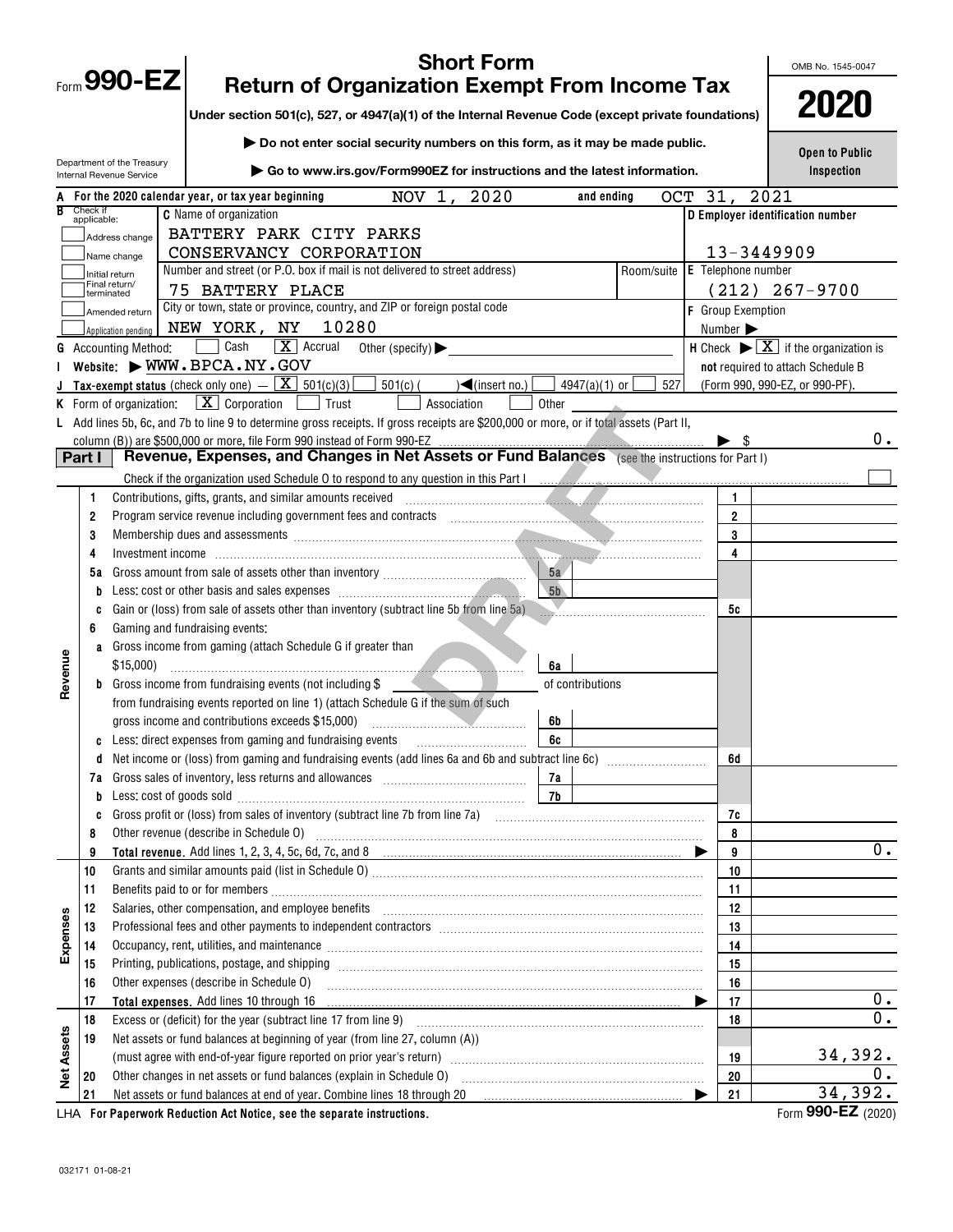|          | BATTERY PARK CITY PARKS                                                                                                                                     |                     |                                       |    |                                                            |                 |               |
|----------|-------------------------------------------------------------------------------------------------------------------------------------------------------------|---------------------|---------------------------------------|----|------------------------------------------------------------|-----------------|---------------|
|          | CONSERVANCY CORPORATION<br>Form 990-EZ (2020)                                                                                                               |                     |                                       |    | 13-3449909                                                 |                 | Page 2        |
|          | <b>Balance Sheets</b> (see the instructions for Part II)<br>Part II                                                                                         |                     |                                       |    |                                                            |                 |               |
|          | Check if the organization used Schedule O to respond to any question in this Part II                                                                        |                     | (A) Beginning of year                 |    |                                                            | (B) End of year |               |
|          |                                                                                                                                                             |                     | 34,392.                               | 22 |                                                            |                 | 34,392.       |
| 22<br>23 | Cash, savings, and investments [111] contained a state of the same scale in the same scale in the same scale i<br>Land and buildings                        |                     |                                       | 23 |                                                            |                 |               |
| 24       |                                                                                                                                                             |                     |                                       | 24 |                                                            |                 |               |
| 25       | <b>Total assets</b>                                                                                                                                         |                     | 34,392.                               | 25 |                                                            |                 | 34,392.       |
| 26       |                                                                                                                                                             |                     | $\mathbf 0$ .                         | 26 |                                                            |                 | 0.            |
| 27       | Net assets or fund balances (line 27 of column (B) must agree with line 21)                                                                                 |                     | 34,392.                               | 27 |                                                            |                 | 34,392.       |
|          | Statement of Program Service Accomplishments (see the instructions for Part III)<br>Part III                                                                |                     |                                       |    |                                                            | <b>Expenses</b> |               |
|          | Check if the organization used Schedule O to respond to any question in this Part III                                                                       |                     |                                       | X  | (Required for section                                      |                 |               |
|          | What is the organization's primary exempt purpose? SEE SCHEDULE O                                                                                           |                     |                                       |    | $501(c)(3)$ and $501(c)(4)$<br>organizations; optional for |                 |               |
|          | Describe the organization's program service accomplishments for each of its three largest program services, as measured by expenses. In a clear and concise |                     |                                       |    | others.)                                                   |                 |               |
|          | manner, describe the services provided, the number of persons benefited, and other relevant information for each program title.                             |                     |                                       |    |                                                            |                 |               |
|          | 28 MAINTENANCE: MAINTAIN AND REPAIR PARK FEATURES AND                                                                                                       |                     |                                       |    |                                                            |                 |               |
|          | STRUCTURES WITHIN BATTERY PARK CITY.                                                                                                                        |                     |                                       |    |                                                            |                 |               |
|          |                                                                                                                                                             |                     |                                       |    |                                                            |                 |               |
|          | (Grants \$                                                                                                                                                  |                     |                                       |    | 28a                                                        |                 |               |
|          | 29 HORTICULTURE: MAINTAIN LANDSCAPING AND HORTICULTURAL                                                                                                     |                     |                                       |    |                                                            |                 |               |
|          | FEATURES THROUGHOUT THE PARKS WITHIN BATTERY PARK CITY.                                                                                                     |                     |                                       |    |                                                            |                 |               |
|          |                                                                                                                                                             |                     |                                       |    |                                                            |                 |               |
|          | (Grants \$<br>) If this amount includes foreign grants, check here                                                                                          |                     |                                       |    | 29a                                                        |                 |               |
| 30       |                                                                                                                                                             |                     |                                       |    |                                                            |                 |               |
|          |                                                                                                                                                             |                     |                                       |    |                                                            |                 |               |
|          |                                                                                                                                                             |                     |                                       |    |                                                            |                 |               |
|          |                                                                                                                                                             |                     |                                       |    | 130a                                                       |                 |               |
|          | (Grants \$                                                                                                                                                  |                     |                                       |    |                                                            |                 |               |
|          | 31 Other program services (describe in Schedule O)                                                                                                          |                     |                                       |    |                                                            |                 |               |
|          | ) If this amount includes foreign grants, check here<br>(Grants \$                                                                                          |                     |                                       |    | 31a                                                        |                 |               |
|          | 32 Total program service expenses (add lines 28a through 31a)                                                                                               |                     |                                       |    | 32                                                         |                 |               |
|          | Part IV   List of Officers, Directors, Trustees, and Key Employees (list each one even if not compensated - see the instructions for Part IV)               |                     |                                       |    |                                                            |                 |               |
|          | Check if the organization used Schedule O to respond to any question in this Part IV                                                                        |                     |                                       |    |                                                            |                 | 0.            |
|          |                                                                                                                                                             | (b) Average hours   | (C) Reportable                        |    | $(d)$ Health benefits,<br>contributions to                 | (e) Estimated   |               |
|          | (a) Name and title                                                                                                                                          | per week devoted to | compensation (Forms<br>W-2/1099-MISC) |    | employee benefit<br>plans, and deferred                    | amount of other |               |
|          |                                                                                                                                                             | position            | (if not paid, enter -0-)              |    | compensation                                               | compensation    |               |
|          | ANTHONY KENDALL                                                                                                                                             |                     |                                       |    |                                                            |                 |               |
|          | <b>DIRECTOR</b>                                                                                                                                             | 1.00                | 0.                                    |    | 0.                                                         |                 | 0.            |
|          | CATHERINE MCVAY HUGHES                                                                                                                                      |                     |                                       |    |                                                            |                 |               |
|          | <b>DIRECTOR</b>                                                                                                                                             | 1.00                | $\mathbf 0$ .                         |    | $\mathbf 0$ .                                              |                 | $\mathbf 0$ . |
|          | DONALD A. CAPOCCIA, JR.                                                                                                                                     |                     |                                       |    |                                                            |                 |               |
|          | <b>DIRECTOR</b>                                                                                                                                             | 1.00                | $\mathbf 0$ .                         |    | $\mathbf 0$ .                                              |                 | 0.            |
|          | GEORGE J. TSUNIS                                                                                                                                            |                     |                                       |    |                                                            |                 |               |
|          | <b>CHAIRMAN</b>                                                                                                                                             | 1.00                | $\mathbf 0$ .                         |    | $\mathbf 0$ .                                              |                 | 0.            |
|          | LESTER PETRACCA                                                                                                                                             |                     |                                       |    |                                                            |                 |               |
|          | <b>DIRECTOR</b>                                                                                                                                             | 1.00                | $\mathbf 0$ .                         |    | $\mathbf 0$ .                                              |                 | 0.            |
|          | LOUIS J. BEVILACQUA                                                                                                                                         |                     |                                       |    |                                                            |                 |               |
|          | <b>DIRECTOR</b>                                                                                                                                             | 1.00                | $\mathbf 0$ .                         |    | $0$ .                                                      |                 | 0.            |
|          | MARTHA J. GALLO                                                                                                                                             |                     |                                       |    |                                                            |                 |               |
|          | VICE CHAIR                                                                                                                                                  | 1.00                | $\mathbf 0$ .                         |    | $0$ .                                                      |                 | 0.            |
|          | ABIGAIL GOLDENBERG                                                                                                                                          |                     |                                       |    |                                                            |                 |               |
|          | VP & SECRETARY                                                                                                                                              | 1.00                | $\mathbf 0$ .                         |    | $0$ .                                                      |                 | 0.            |
|          | BENJAMIN JONES                                                                                                                                              |                     |                                       |    |                                                            |                 |               |
|          | PRESIDENT & CEO                                                                                                                                             | 1.00                | $0$ .                                 |    | 0.                                                         |                 | 0.            |
|          | PAMELA FREDERICK                                                                                                                                            |                     |                                       |    |                                                            |                 |               |
|          | <b>TREASURER</b>                                                                                                                                            | 1.00                | $0$ .                                 |    | 0.                                                         |                 | 0.            |
|          |                                                                                                                                                             |                     |                                       |    |                                                            |                 |               |
|          |                                                                                                                                                             |                     |                                       |    |                                                            |                 |               |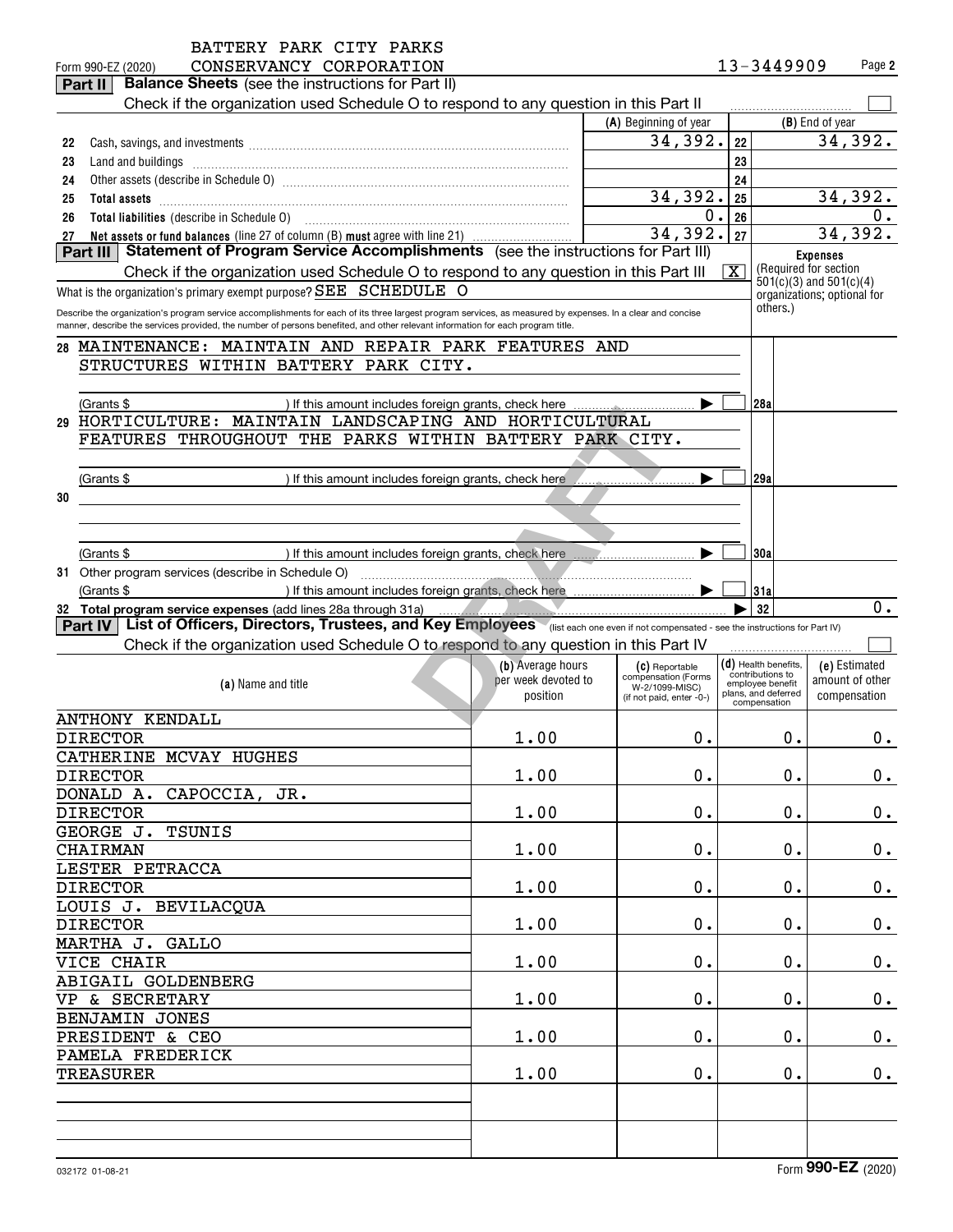|    | 13-3449909<br>CONSERVANCY CORPORATION<br>Form 990-EZ (2020)                                                                                                                                                        |                 |         | Page 3              |
|----|--------------------------------------------------------------------------------------------------------------------------------------------------------------------------------------------------------------------|-----------------|---------|---------------------|
|    | Other Information (Note the Schedule A and personal benefit contract statement requirements in the<br><b>Part V</b>                                                                                                |                 |         |                     |
|    | instructions for Part V.) Check if the organization used Sch. O to respond to any question in this Part V                                                                                                          |                 |         | $\lfloor x \rfloor$ |
|    |                                                                                                                                                                                                                    |                 | Yesl No |                     |
| 33 | Did the organization engage in any significant activity not previously reported to the IRS? If "Yes," provide a detailed description of each                                                                       |                 |         |                     |
|    | activity in Schedule O                                                                                                                                                                                             | 33              |         | x                   |
| 34 | Were any significant changes made to the organizing or governing documents? If "Yes," attach a conformed copy of the amended                                                                                       |                 |         |                     |
|    | documents if they reflect a change to the organization's name. Otherwise, explain the change on Schedule O. See instructions                                                                                       | 34              |         | x                   |
|    | 35a Did the organization have unrelated business gross income of \$1,000 or more during the year from business activities (such as those reported                                                                  |                 |         |                     |
|    | on lines 2, 6a, and 7a, among others)?                                                                                                                                                                             | 35a             |         | x                   |
|    |                                                                                                                                                                                                                    | 35 <sub>b</sub> | N/R     |                     |
|    | c Was the organization a section $501(c)(4)$ , $501(c)(5)$ , or $501(c)(6)$ organization subject to section $6033(e)$ notice, reporting, and proxy tax                                                             |                 |         |                     |
|    |                                                                                                                                                                                                                    | 35с             |         | x                   |
| 36 | Did the organization undergo a liquidation, dissolution, termination, or significant disposition of net assets during the year? If "Yes,"                                                                          |                 |         |                     |
|    |                                                                                                                                                                                                                    | 36              |         | х                   |
|    | 37a Enter amount of political expenditures, direct or indirect, as described in the instructions $\Box$ $\Box$ 37a<br>0.                                                                                           |                 |         |                     |
|    |                                                                                                                                                                                                                    | 37 <sub>b</sub> |         | х                   |
|    | 38a Did the organization borrow from, or make any loans to, any officer, director, trustee, or key employee; or were any such loans made                                                                           |                 |         |                     |
|    |                                                                                                                                                                                                                    | 38a             |         | х                   |
|    | N/A<br>38b                                                                                                                                                                                                         |                 |         |                     |
| 39 | Section 501(c)(7) organizations. Enter:                                                                                                                                                                            |                 |         |                     |
|    | N/A<br>a Initiation fees and capital contributions included on line 9 [11] manuscription fees and capital contributions included on line 9<br>39a                                                                  |                 |         |                     |
|    | N/A<br>39 <sub>b</sub>                                                                                                                                                                                             |                 |         |                     |
|    | 40a Section 501(c)(3) organizations. Enter amount of tax imposed on the organization during the year under:                                                                                                        |                 |         |                     |
|    | $0$ .                                                                                                                                                                                                              |                 |         |                     |
|    | <b>b</b> Section 501(c)(3), 501(c)(4), and 501(c)(29) organizations. Did the organization engage in any section 4958 excess benefit                                                                                |                 |         |                     |
|    | transaction during the year, or did it engage in an excess benefit transaction in a prior year that has not been reported on any                                                                                   |                 |         | х                   |
|    | of its prior Forms 990 or 990-EZ? If "Yes," complete Schedule L, Part I                                                                                                                                            | 40b             |         |                     |
|    | c Section 501(c)(3), 501(c)(4), and 501(c)(29) organizations. Enter amount of tax imposed on<br>0.                                                                                                                 |                 |         |                     |
|    | organization managers or disqualified persons during the year under sections 4912, 4955, and 4958<br>.<br>d Section 501(c)(3), 501(c)(4), and 501(c)(29) organizations. Enter amount of tax on line 40c reimbursed |                 |         |                     |
|    | 0.<br>by the organization                                                                                                                                                                                          |                 |         |                     |
|    | e All organizations. At any time during the tax year, was the organization a party to a prohibited tax shelter                                                                                                     |                 |         |                     |
|    | transaction? If "Yes," complete Form 8886-T                                                                                                                                                                        | 40e             |         | x                   |
| 41 | List the states with which a copy of this return is filed $\triangleright$ NY                                                                                                                                      |                 |         |                     |
|    | Telephone no. > (212) 417-2000<br>42a The organization's books are in care of $\blacktriangleright$ PAMELA FREDERICK - TREASURER                                                                                   |                 |         |                     |
|    | $ZIP + 4$ 10280<br>Located at > 75 BATTERY PLACE, NEW YORK, NY                                                                                                                                                     |                 |         |                     |
|    | <b>b</b> At any time during the calendar year, did the organization have an interest in or a signature or other authority                                                                                          |                 |         |                     |
|    | over a financial account in a foreign country (such as a bank account, securities account, or other financial                                                                                                      |                 | Yes     | No                  |
|    | account)?                                                                                                                                                                                                          | 42b             |         | X                   |
|    | If "Yes," enter the name of the foreign country                                                                                                                                                                    |                 |         |                     |
|    | See the instructions for exceptions and filing requirements for FinCEN Form 114, Report of Foreign Bank and Financial Accounts (FBAR).                                                                             |                 |         |                     |
|    |                                                                                                                                                                                                                    | 42c             |         | X                   |
|    | If "Yes," enter the name of the foreign country $\blacktriangleright$                                                                                                                                              |                 |         |                     |
| 43 |                                                                                                                                                                                                                    |                 |         |                     |
|    |                                                                                                                                                                                                                    | N/A             |         |                     |
|    |                                                                                                                                                                                                                    |                 |         |                     |
|    |                                                                                                                                                                                                                    |                 | Yes No  |                     |
|    | 44a Did the organization maintain any donor advised funds during the year? If "Yes," Form 990 must be completed instead of                                                                                         |                 |         |                     |
|    | Form 990-EZ                                                                                                                                                                                                        | 44a             |         | х                   |
|    | <b>b</b> Did the organization operate one or more hospital facilities during the year? If "Yes," Form 990 must be completed instead                                                                                |                 |         |                     |
|    |                                                                                                                                                                                                                    | 44b             |         | x                   |
|    |                                                                                                                                                                                                                    | 44c             |         | X                   |
|    | d If "Yes" to line 44c, has the organization filed a Form 720 to report these payments? If "No," provide an explanation                                                                                            |                 |         |                     |
|    |                                                                                                                                                                                                                    | 44d             |         |                     |
|    |                                                                                                                                                                                                                    | 45a             |         | X                   |

**45a b** Did the organization receive any payment from or engage in any transaction with a controlled entity within the meaning of section 512(b)(13)? If "Yes," Form 990 and Schedule R may need to be completed instead of Form 990-EZ. See instructions

 **990-EZ** Form (2020)

**45b**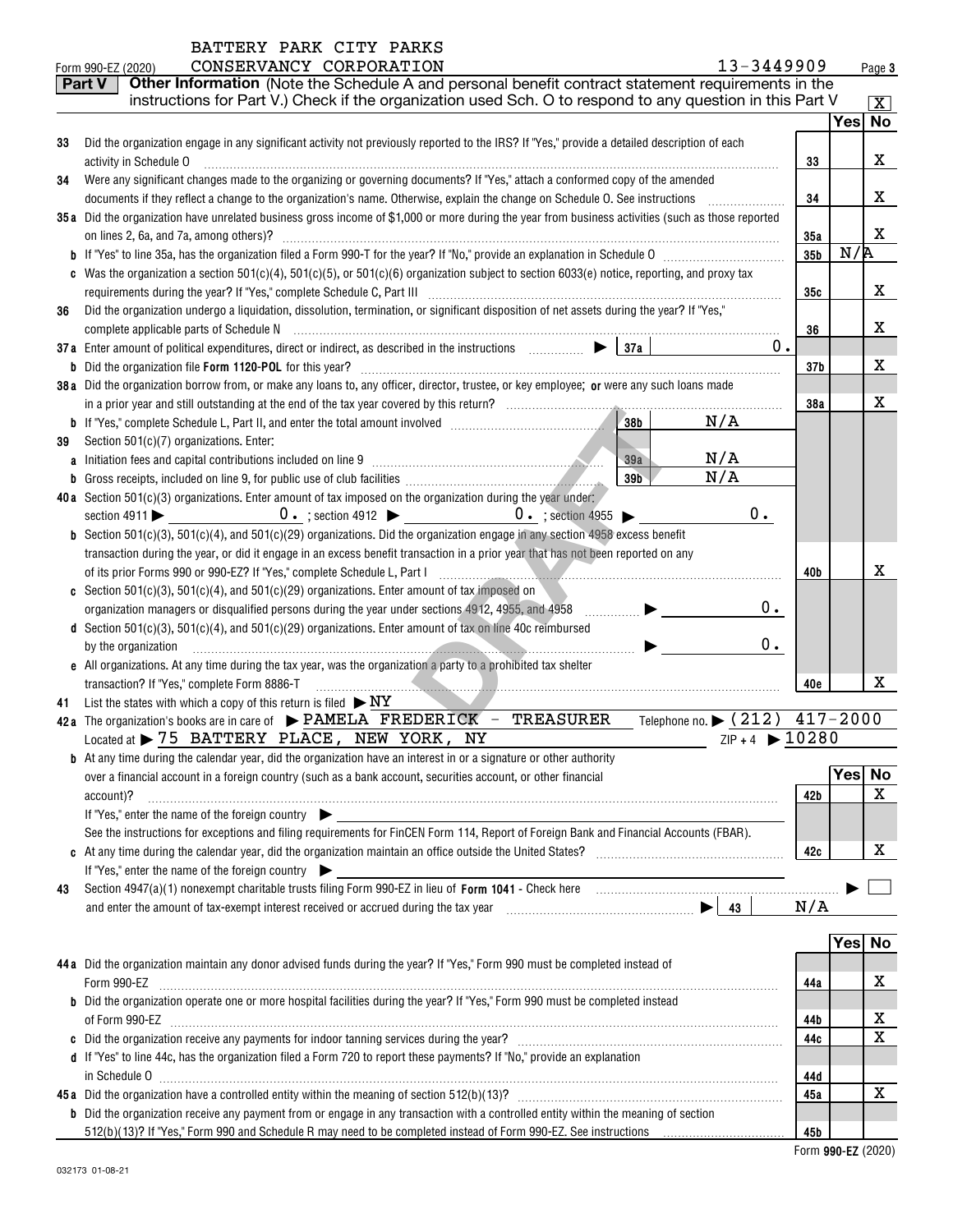| 46              | Did the organization engage, directly or indirectly, in political campaign activities on behalf of or in opposition to candidates for public office?                                                                             |                        |                 |                         |
|-----------------|----------------------------------------------------------------------------------------------------------------------------------------------------------------------------------------------------------------------------------|------------------------|-----------------|-------------------------|
| <b>Part VI</b>  | If "Yes," complete Schedule C, Part I                                                                                                                                                                                            | 46                     |                 | X                       |
|                 | All section 501(c)(3) organizations must answer questions 47-49b and 52, and complete the tables for lines 50 and 51.                                                                                                            |                        |                 |                         |
|                 |                                                                                                                                                                                                                                  |                        |                 |                         |
|                 |                                                                                                                                                                                                                                  |                        | Yes             | <b>No</b>               |
| 47              | Did the organization engage in lobbying activities or have a section 501(h) election in effect during the tax year? If "Yes," complete Sch. C, Part II                                                                           | 47                     |                 | $\overline{\mathtt{x}}$ |
| 48              |                                                                                                                                                                                                                                  | 48                     |                 | $\overline{\textbf{x}}$ |
| 49 a            | Did the organization make any transfers to an exempt non-charitable related organization?<br>University management of management contains and the original containment contains and the control of the state of the state of the | 49a                    |                 | X                       |
| b               |                                                                                                                                                                                                                                  | 49b                    |                 |                         |
| 50              | Complete this table for the organization's five highest compensated employees (other than officers, directors, trustees, and key employees) who each received more                                                               |                        |                 |                         |
|                 | than \$100,000 of compensation from the organization. If there is none, enter "None."                                                                                                                                            |                        |                 |                         |
|                 | $(d)$ Health benefits,<br>(a) Name and title of each employee<br>(b) Average hours<br>(C) Reportable<br>contributions to                                                                                                         |                        | (e) Estimated   |                         |
|                 | compensation (Forms<br>per week devoted to<br>employee benefit<br>W-2/1099-MISC)<br>plans, and deferred                                                                                                                          |                        | amount of other |                         |
|                 | position<br><b>NONE</b><br>compensation                                                                                                                                                                                          |                        | compensation    |                         |
|                 |                                                                                                                                                                                                                                  |                        |                 |                         |
|                 |                                                                                                                                                                                                                                  |                        |                 |                         |
|                 |                                                                                                                                                                                                                                  |                        |                 |                         |
|                 |                                                                                                                                                                                                                                  |                        |                 |                         |
|                 |                                                                                                                                                                                                                                  |                        |                 |                         |
|                 |                                                                                                                                                                                                                                  |                        |                 |                         |
|                 |                                                                                                                                                                                                                                  |                        |                 |                         |
|                 |                                                                                                                                                                                                                                  |                        |                 |                         |
|                 |                                                                                                                                                                                                                                  |                        |                 |                         |
| f               | Total number of other employees paid over \$100,000                                                                                                                                                                              |                        |                 |                         |
|                 |                                                                                                                                                                                                                                  |                        |                 |                         |
|                 |                                                                                                                                                                                                                                  |                        |                 |                         |
|                 |                                                                                                                                                                                                                                  |                        |                 |                         |
| 52              | d Total number of other independent contractors each receiving over \$100,000<br>Did the organization complete Schedule A? Note: All section 501(c)(3) organizations must attach a                                               |                        |                 |                         |
|                 | completed Schedule A                                                                                                                                                                                                             | $\boxed{\text{X}}$ Yes |                 | No                      |
|                 | Under penalties of perjury, I declare that I have examined this return, including accompanying schedules and statements, and to the best of my knowledge and belief, it is                                                       |                        |                 |                         |
|                 | true, correct, and complete. Declaration of preparer (other than officer) is based on all information of which preparer has any knowledge.                                                                                       |                        |                 |                         |
|                 |                                                                                                                                                                                                                                  |                        |                 |                         |
| Sign            | Signature of officer<br>Date                                                                                                                                                                                                     |                        |                 |                         |
| <b>Here</b>     | BENJAMIN JONES, PRESIDENT & CEO<br>Type or print name and title                                                                                                                                                                  |                        |                 |                         |
|                 | Preparer's signature<br>Check<br>PTIN<br>Print/Type preparer's name<br>Date<br>if                                                                                                                                                |                        |                 |                         |
| Paid            | self-employed<br>MAGDALENA M.<br>MAGDALENA M.                                                                                                                                                                                    |                        |                 |                         |
| Preparer        | CZERNIAWSKI<br>CZERNIAWSKI<br>04/06/22<br>P00535099                                                                                                                                                                              |                        |                 |                         |
| <b>Use Only</b> | Firm's EIN ▶ 87-3707167<br>Firm's name CBIZ<br>PANETH LLC<br>MARKS                                                                                                                                                               |                        |                 |                         |
|                 | Firm's address $\triangleright$ 685<br>$212 - 503 - 8800$<br>THIRD<br><b>AVENUE</b><br>Phone no.                                                                                                                                 |                        |                 |                         |
|                 | NEW YORK, NY 10017                                                                                                                                                                                                               |                        |                 |                         |
|                 | May the IRS discuss this return with the preparer shown above? See instructions [10001] May the IRS discuss this return with the preparer shown above? See instructions                                                          | $\boxed{\text{X}}$ Yes |                 | <b>No</b>               |

| . |                    | . |  |
|---|--------------------|---|--|
|   | Form 990-EZ (2020) |   |  |

## Form 990-EZ (2020) **CONSERVANCY CORPORATION** 1 3-3449909 Page BATTERY PARK CITY PARKS

| $3 - 3449909$ | Page 4 |  |  |  |  |
|---------------|--------|--|--|--|--|
|               | Yes No |  |  |  |  |

| 46 Did the organization engage, directly or indirectly, in political campaign activities on behalf of or in opposition to candidates for public office |
|--------------------------------------------------------------------------------------------------------------------------------------------------------|
| If "Yes." complete Schedule C. Part I                                                                                                                  |

|    | Check if the organization used Schedule O to respond to any question in this Part VI                                                                   |     |      |    |
|----|--------------------------------------------------------------------------------------------------------------------------------------------------------|-----|------|----|
|    |                                                                                                                                                        |     | 'esl | N0 |
| 47 | Did the organization engage in lobbying activities or have a section 501(h) election in effect during the tax year? If "Yes," complete Sch. C, Part II | 47  |      |    |
| 48 | Is the organization a school as described in section $170(b)(1)(A)(ii)$ ? If "Yes," complete Schedule E                                                | 48  |      |    |
|    | <b>49 a</b> Did the organization make any transfers to an exempt non-charitable related organization?                                                  | 49a |      |    |
|    | <b>b</b> If "Yes," was the related organization a section 527 organization?                                                                            | 49b |      |    |

|   | -- |  |
|---|----|--|
| Δ |    |  |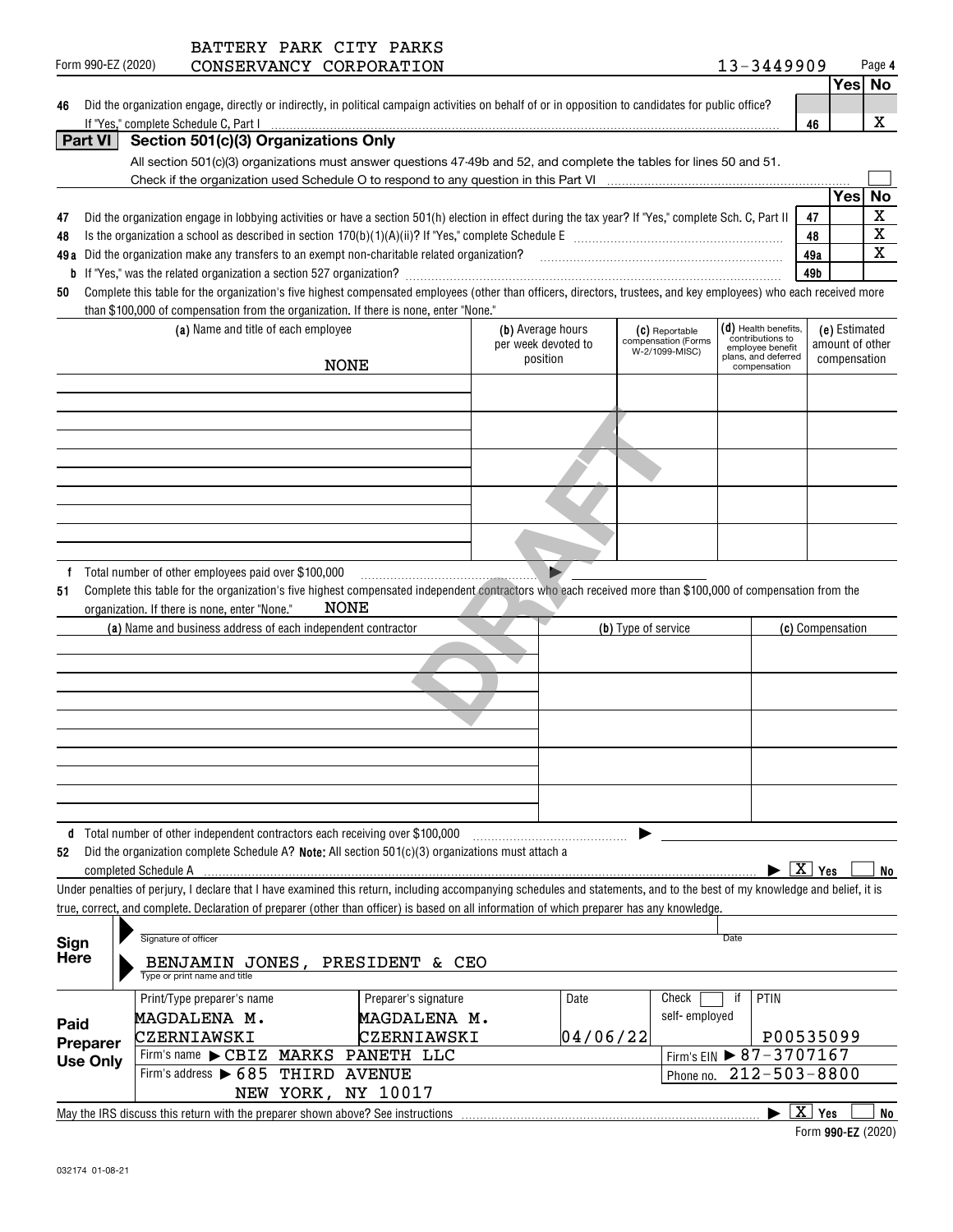| <b>SCHEDULE A</b>          |                                               | <b>Public Charity Status and Public Support</b>                                                                                                                                                                      |     |                                                                |                            | OMB No. 1545-0047                     |
|----------------------------|-----------------------------------------------|----------------------------------------------------------------------------------------------------------------------------------------------------------------------------------------------------------------------|-----|----------------------------------------------------------------|----------------------------|---------------------------------------|
| (Form 990 or 990-EZ)       |                                               | Complete if the organization is a section 501(c)(3) organization or a section                                                                                                                                        |     |                                                                |                            |                                       |
|                            |                                               | 4947(a)(1) nonexempt charitable trust.                                                                                                                                                                               |     |                                                                |                            |                                       |
| Department of the Treasury |                                               | Attach to Form 990 or Form 990-EZ.                                                                                                                                                                                   |     |                                                                |                            | <b>Open to Public</b>                 |
| Internal Revenue Service   |                                               | $\blacktriangleright$ Go to www.irs.gov/Form990 for instructions and the latest information.                                                                                                                         |     |                                                                |                            | Inspection                            |
| Name of the organization   |                                               | BATTERY PARK CITY PARKS                                                                                                                                                                                              |     |                                                                |                            | <b>Employer identification number</b> |
|                            |                                               | CONSERVANCY CORPORATION                                                                                                                                                                                              |     |                                                                |                            | 13-3449909                            |
| Part I                     |                                               | Reason for Public Charity Status. (All organizations must complete this part.) See instructions.                                                                                                                     |     |                                                                |                            |                                       |
|                            |                                               | The organization is not a private foundation because it is: (For lines 1 through 12, check only one box.)                                                                                                            |     |                                                                |                            |                                       |
| 1                          |                                               | A church, convention of churches, or association of churches described in section 170(b)(1)(A)(i).                                                                                                                   |     |                                                                |                            |                                       |
| 2                          |                                               | A school described in section 170(b)(1)(A)(ii). (Attach Schedule E (Form 990 or 990-EZ).)                                                                                                                            |     |                                                                |                            |                                       |
| 3                          |                                               | A hospital or a cooperative hospital service organization described in section 170(b)(1)(A)(iii).                                                                                                                    |     |                                                                |                            |                                       |
|                            |                                               | A medical research organization operated in conjunction with a hospital described in section 170(b)(1)(A)(iii). Enter the hospital's name,                                                                           |     |                                                                |                            |                                       |
| city, and state:           |                                               |                                                                                                                                                                                                                      |     |                                                                |                            |                                       |
| 5                          |                                               | An organization operated for the benefit of a college or university owned or operated by a governmental unit described in                                                                                            |     |                                                                |                            |                                       |
|                            | section 170(b)(1)(A)(iv). (Complete Part II.) |                                                                                                                                                                                                                      |     |                                                                |                            |                                       |
| 6                          |                                               | A federal, state, or local government or governmental unit described in section 170(b)(1)(A)(v).                                                                                                                     |     |                                                                |                            |                                       |
| 7                          |                                               | An organization that normally receives a substantial part of its support from a governmental unit or from the general public described in                                                                            |     |                                                                |                            |                                       |
|                            | section 170(b)(1)(A)(vi). (Complete Part II.) |                                                                                                                                                                                                                      |     |                                                                |                            |                                       |
| 8<br>9                     |                                               | A community trust described in section 170(b)(1)(A)(vi). (Complete Part II.)<br>An agricultural research organization described in section 170(b)(1)(A)(ix) operated in conjunction with a land-grant college        |     |                                                                |                            |                                       |
|                            |                                               | or university or a non-land-grant college of agriculture (see instructions). Enter the name, city, and state of the college or                                                                                       |     |                                                                |                            |                                       |
| university:                |                                               |                                                                                                                                                                                                                      |     |                                                                |                            |                                       |
| $\lfloor x \rfloor$<br>10  |                                               | An organization that normally receives (1) more than 33 1/3% of its support from contributions, membership fees, and gross receipts from                                                                             |     |                                                                |                            |                                       |
|                            |                                               | activities related to its exempt functions, subject to certain exceptions; and (2) no more than 33 1/3% of its support from gross investment                                                                         |     |                                                                |                            |                                       |
|                            |                                               | income and unrelated business taxable income (less section 511 tax) from businesses acquired by the organization after June 30, 1975.                                                                                |     |                                                                |                            |                                       |
|                            | See section 509(a)(2). (Complete Part III.)   |                                                                                                                                                                                                                      |     |                                                                |                            |                                       |
| 11                         |                                               | An organization organized and operated exclusively to test for public safety. See section 509(a)(4).                                                                                                                 |     |                                                                |                            |                                       |
| 12                         |                                               | An organization organized and operated exclusively for the benefit of, to perform the functions of, or to carry out the purposes of one or                                                                           |     |                                                                |                            |                                       |
|                            |                                               | more publicly supported organizations described in section 509(a)(1) or section 509(a)(2). See section 509(a)(3). Check the box in                                                                                   |     |                                                                |                            |                                       |
|                            |                                               | lines 12a through 12d that describes the type of supporting organization and complete lines 12e, 12f, and 12g.                                                                                                       |     |                                                                |                            |                                       |
| a                          |                                               | Type I. A supporting organization operated, supervised, or controlled by its supported organization(s), typically by giving                                                                                          |     |                                                                |                            |                                       |
|                            |                                               | the supported organization(s) the power to regularly appoint or elect a majority of the directors or trustees of the supporting                                                                                      |     |                                                                |                            |                                       |
|                            |                                               | organization. You must complete Part IV, Sections A and B.                                                                                                                                                           |     |                                                                |                            |                                       |
| b                          |                                               | Type II. A supporting organization supervised or controlled in connection with its supported organization(s), by having                                                                                              |     |                                                                |                            |                                       |
|                            |                                               | control or management of the supporting organization vested in the same persons that control or manage the supported                                                                                                 |     |                                                                |                            |                                       |
|                            |                                               | organization(s). You must complete Part IV, Sections A and C.                                                                                                                                                        |     |                                                                |                            |                                       |
| c                          |                                               | Type III functionally integrated. A supporting organization operated in connection with, and functionally integrated with,                                                                                           |     |                                                                |                            |                                       |
|                            |                                               | its supported organization(s) (see instructions). You must complete Part IV, Sections A, D, and E.                                                                                                                   |     |                                                                |                            |                                       |
| d                          |                                               | Type III non-functionally integrated. A supporting organization operated in connection with its supported organization(s)                                                                                            |     |                                                                |                            |                                       |
|                            |                                               | that is not functionally integrated. The organization generally must satisfy a distribution requirement and an attentiveness                                                                                         |     |                                                                |                            |                                       |
|                            |                                               | requirement (see instructions). You must complete Part IV, Sections A and D, and Part V.                                                                                                                             |     |                                                                |                            |                                       |
| е                          |                                               | Check this box if the organization received a written determination from the IRS that it is a Type I, Type II, Type III<br>functionally integrated, or Type III non-functionally integrated supporting organization. |     |                                                                |                            |                                       |
|                            | f Enter the number of supported organizations |                                                                                                                                                                                                                      |     |                                                                |                            |                                       |
|                            |                                               | g Provide the following information about the supported organization(s).                                                                                                                                             |     |                                                                |                            |                                       |
| (i) Name of supported      | (ii) EIN                                      | (iii) Type of organization                                                                                                                                                                                           |     | (iv) Is the organization listed<br>in your governing document? | (v) Amount of monetary     | (vi) Amount of other                  |
| organization               |                                               | (described on lines 1-10<br>above (see instructions))                                                                                                                                                                | Yes | No.                                                            | support (see instructions) | support (see instructions)            |
|                            |                                               |                                                                                                                                                                                                                      |     |                                                                |                            |                                       |
|                            |                                               |                                                                                                                                                                                                                      |     |                                                                |                            |                                       |
|                            |                                               |                                                                                                                                                                                                                      |     |                                                                |                            |                                       |
|                            |                                               |                                                                                                                                                                                                                      |     |                                                                |                            |                                       |
|                            |                                               |                                                                                                                                                                                                                      |     |                                                                |                            |                                       |
|                            |                                               |                                                                                                                                                                                                                      |     |                                                                |                            |                                       |
|                            |                                               |                                                                                                                                                                                                                      |     |                                                                |                            |                                       |
|                            |                                               |                                                                                                                                                                                                                      |     |                                                                |                            |                                       |
|                            |                                               |                                                                                                                                                                                                                      |     |                                                                |                            |                                       |
|                            |                                               |                                                                                                                                                                                                                      |     |                                                                |                            |                                       |
| Total                      |                                               |                                                                                                                                                                                                                      |     |                                                                |                            |                                       |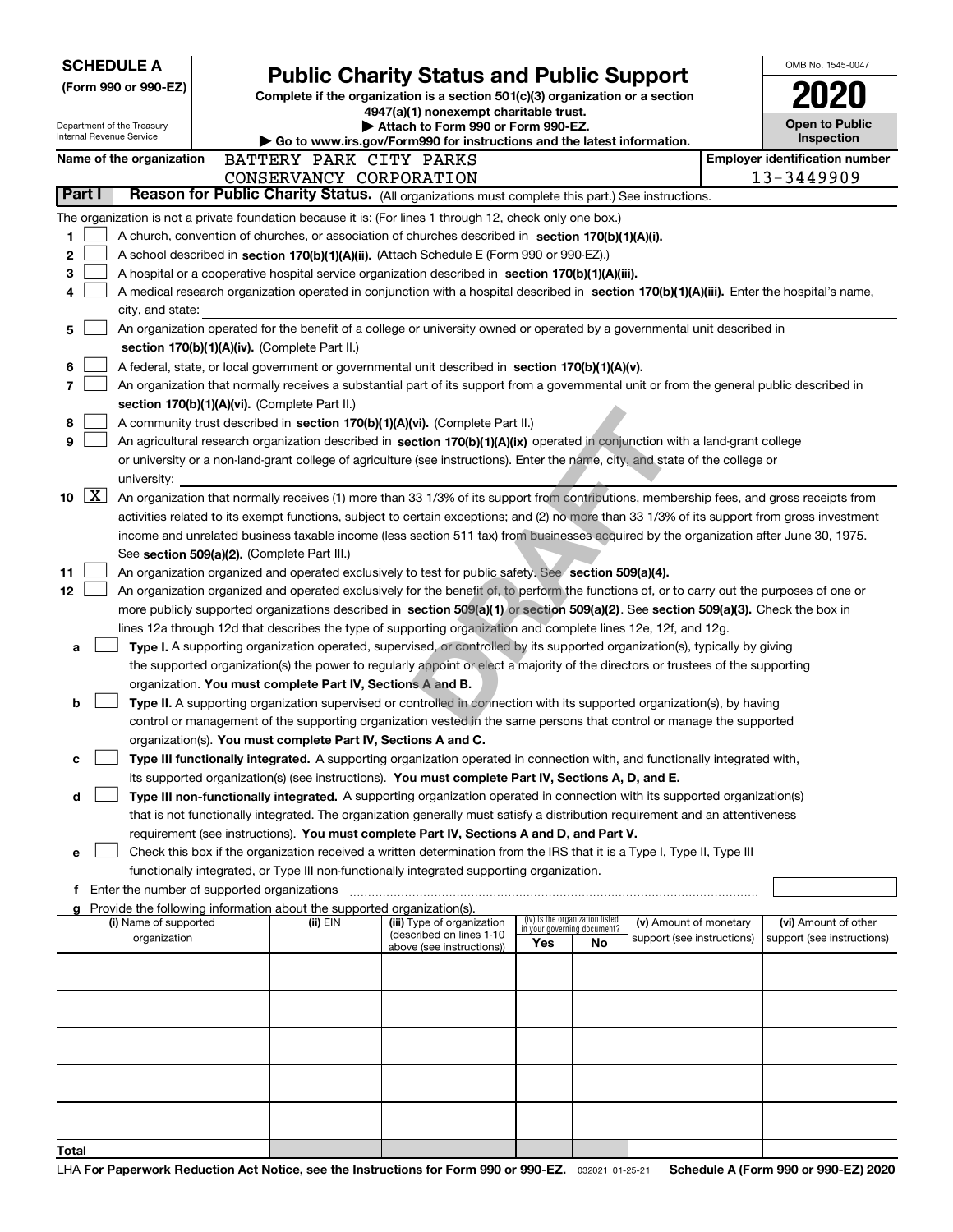#### Schedule A (Form 990 or 990-EZ) 2020 Page CONSERVANCY CORPORATION 13-3449909 **Part II Support Schedule for Organizations Described in Sections 170(b)(1)(A)(iv) and 170(b)(1)(A)(vi)**

(Complete only if you checked the box on line 5, 7, or 8 of Part I or if the organization failed to qualify under Part III. If the organization fails to qualify under the tests listed below, please complete Part III.)

|   | <b>Section A. Public Support</b>                                                                                                                                                                                              |          |          |            |            |          |           |
|---|-------------------------------------------------------------------------------------------------------------------------------------------------------------------------------------------------------------------------------|----------|----------|------------|------------|----------|-----------|
|   | Calendar year (or fiscal year beginning in) $\blacktriangleright$                                                                                                                                                             | (a) 2016 | (b) 2017 | $(c)$ 2018 | $(d)$ 2019 | (e) 2020 | (f) Total |
|   | <b>1</b> Gifts, grants, contributions, and                                                                                                                                                                                    |          |          |            |            |          |           |
|   | membership fees received. (Do not                                                                                                                                                                                             |          |          |            |            |          |           |
|   | include any "unusual grants.")                                                                                                                                                                                                |          |          |            |            |          |           |
|   | 2 Tax revenues levied for the organ-                                                                                                                                                                                          |          |          |            |            |          |           |
|   | ization's benefit and either paid to                                                                                                                                                                                          |          |          |            |            |          |           |
|   | or expended on its behalf                                                                                                                                                                                                     |          |          |            |            |          |           |
|   | 3 The value of services or facilities                                                                                                                                                                                         |          |          |            |            |          |           |
|   | furnished by a governmental unit to                                                                                                                                                                                           |          |          |            |            |          |           |
|   | the organization without charge                                                                                                                                                                                               |          |          |            |            |          |           |
|   | 4 Total. Add lines 1 through 3                                                                                                                                                                                                |          |          |            |            |          |           |
| 5 | The portion of total contributions                                                                                                                                                                                            |          |          |            |            |          |           |
|   | by each person (other than a                                                                                                                                                                                                  |          |          |            |            |          |           |
|   | governmental unit or publicly                                                                                                                                                                                                 |          |          |            |            |          |           |
|   | supported organization) included                                                                                                                                                                                              |          |          |            |            |          |           |
|   | on line 1 that exceeds 2% of the                                                                                                                                                                                              |          |          |            |            |          |           |
|   | amount shown on line 11,                                                                                                                                                                                                      |          |          |            |            |          |           |
|   | column (f)                                                                                                                                                                                                                    |          |          |            |            |          |           |
|   | 6 Public support. Subtract line 5 from line 4.                                                                                                                                                                                |          |          |            |            |          |           |
|   | <b>Section B. Total Support</b>                                                                                                                                                                                               |          |          |            |            |          |           |
|   | Calendar year (or fiscal year beginning in) $\blacktriangleright$                                                                                                                                                             | (a) 2016 | (b) 2017 | $(c)$ 2018 | $(d)$ 2019 | (e) 2020 | (f) Total |
|   | 7 Amounts from line 4                                                                                                                                                                                                         |          |          |            |            |          |           |
| 8 | Gross income from interest,                                                                                                                                                                                                   |          |          |            |            |          |           |
|   | dividends, payments received on                                                                                                                                                                                               |          |          |            |            |          |           |
|   | securities loans, rents, royalties,                                                                                                                                                                                           |          |          |            |            |          |           |
|   | and income from similar sources                                                                                                                                                                                               |          |          |            |            |          |           |
| 9 | Net income from unrelated business                                                                                                                                                                                            |          |          |            |            |          |           |
|   | activities, whether or not the                                                                                                                                                                                                |          |          |            |            |          |           |
|   | business is regularly carried on                                                                                                                                                                                              |          |          |            |            |          |           |
|   | <b>10</b> Other income. Do not include gain                                                                                                                                                                                   |          |          |            |            |          |           |
|   | or loss from the sale of capital                                                                                                                                                                                              |          |          |            |            |          |           |
|   | assets (Explain in Part VI.)                                                                                                                                                                                                  |          |          |            |            |          |           |
|   | <b>11 Total support.</b> Add lines 7 through 10                                                                                                                                                                               |          |          |            |            |          |           |
|   | <b>12</b> Gross receipts from related activities, etc. (see instructions)                                                                                                                                                     |          |          |            |            | 12       |           |
|   | 13 First 5 years. If the Form 990 is for the organization's first, second, third, fourth, or fifth tax year as a section 501(c)(3)                                                                                            |          |          |            |            |          |           |
|   | organization, check this box and stop here manufactured and stop here are all the manufactured and stop here manufactured and stop here are all the manufactured and stop here are all the manufactured and stop here are all |          |          |            |            |          |           |
|   | <b>Section C. Computation of Public Support Percentage</b>                                                                                                                                                                    |          |          |            |            |          |           |
|   |                                                                                                                                                                                                                               |          |          |            |            | 14       | %         |
|   |                                                                                                                                                                                                                               |          |          |            |            | 15       | %         |
|   | 16a 33 1/3% support test - 2020. If the organization did not check the box on line 13, and line 14 is 33 1/3% or more, check this box and                                                                                     |          |          |            |            |          |           |
|   | stop here. The organization qualifies as a publicly supported organization                                                                                                                                                    |          |          |            |            |          |           |
|   | b 33 1/3% support test - 2019. If the organization did not check a box on line 13 or 16a, and line 15 is 33 1/3% or more, check this box                                                                                      |          |          |            |            |          |           |
|   | and <b>stop here.</b> The organization qualifies as a publicly supported organization                                                                                                                                         |          |          |            |            |          |           |
|   | 17a 10% -facts-and-circumstances test - 2020. If the organization did not check a box on line 13, 16a, or 16b, and line 14 is 10% or more,                                                                                    |          |          |            |            |          |           |
|   | and if the organization meets the facts-and-circumstances test, check this box and stop here. Explain in Part VI how the organization                                                                                         |          |          |            |            |          |           |
|   | meets the facts-and-circumstances test. The organization qualifies as a publicly supported organization                                                                                                                       |          |          |            |            |          |           |
|   | <b>b 10% -facts-and-circumstances test - 2019.</b> If the organization did not check a box on line 13, 16a, 16b, or 17a, and line 15 is 10% or                                                                                |          |          |            |            |          |           |
|   | more, and if the organization meets the facts-and-circumstances test, check this box and stop here. Explain in Part VI how the                                                                                                |          |          |            |            |          |           |
|   | organization meets the facts-and-circumstances test. The organization qualifies as a publicly supported organization                                                                                                          |          |          |            |            |          |           |
|   | 18 Private foundation. If the organization did not check a box on line 13, 16a, 16b, 17a, or 17b, check this box and see instructions                                                                                         |          |          |            |            |          |           |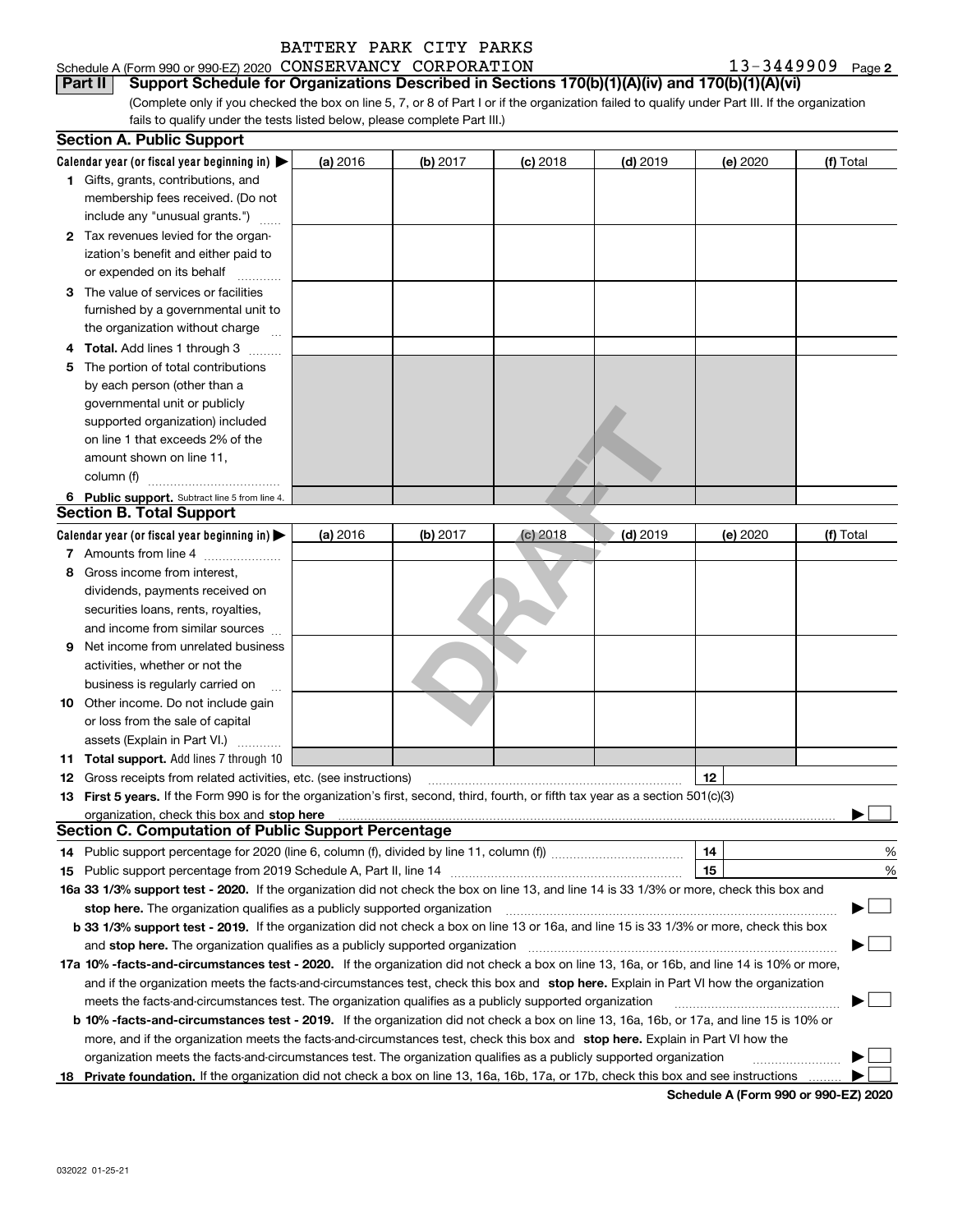| BATTERY PARK CITY PARKS |  |
|-------------------------|--|
|-------------------------|--|

## **Part III Support Schedule for Organizations Described in Section 509(a)(2)**

(Complete only if you checked the box on line 10 of Part I or if the organization failed to qualify under Part II. If the organization fails to qualify under the tests listed below, please complete Part II.)

|    | <b>Section A. Public Support</b>                                                                                                                                                                                                     |                   |            |                   |            |          |                                          |
|----|--------------------------------------------------------------------------------------------------------------------------------------------------------------------------------------------------------------------------------------|-------------------|------------|-------------------|------------|----------|------------------------------------------|
|    | Calendar year (or fiscal year beginning in)                                                                                                                                                                                          | (a) 2016          | (b) 2017   | $(c)$ 2018        | $(d)$ 2019 | (e) 2020 | (f) Total                                |
|    | 1 Gifts, grants, contributions, and                                                                                                                                                                                                  |                   |            |                   |            |          |                                          |
|    | membership fees received. (Do not                                                                                                                                                                                                    |                   |            |                   |            |          |                                          |
|    | include any "unusual grants.")                                                                                                                                                                                                       |                   |            |                   |            |          |                                          |
|    | 2 Gross receipts from admissions,                                                                                                                                                                                                    |                   |            |                   |            |          |                                          |
|    | merchandise sold or services per-                                                                                                                                                                                                    |                   |            |                   |            |          |                                          |
|    | formed, or facilities furnished in                                                                                                                                                                                                   |                   |            |                   |            |          |                                          |
|    | any activity that is related to the<br>organization's tax-exempt purpose                                                                                                                                                             | 1182253.          | 1150000.   | 1125000.          | 581,452.   |          | 4038705.                                 |
|    | 3 Gross receipts from activities that                                                                                                                                                                                                |                   |            |                   |            |          |                                          |
|    | are not an unrelated trade or bus-                                                                                                                                                                                                   |                   |            |                   |            |          |                                          |
|    | iness under section 513                                                                                                                                                                                                              |                   |            |                   |            |          |                                          |
|    | 4 Tax revenues levied for the organ-                                                                                                                                                                                                 |                   |            |                   |            |          |                                          |
|    | ization's benefit and either paid to                                                                                                                                                                                                 |                   |            |                   |            |          |                                          |
|    | or expended on its behalf                                                                                                                                                                                                            |                   |            |                   |            |          |                                          |
|    | 5 The value of services or facilities                                                                                                                                                                                                |                   |            |                   |            |          |                                          |
|    | furnished by a governmental unit to                                                                                                                                                                                                  |                   |            |                   |            |          |                                          |
|    | the organization without charge                                                                                                                                                                                                      |                   |            |                   |            |          |                                          |
|    |                                                                                                                                                                                                                                      | 1182253.          | 1150000.   | 1125000.          | 581, 452.  |          | 4038705.                                 |
|    | <b>6 Total.</b> Add lines 1 through 5                                                                                                                                                                                                |                   |            |                   |            |          |                                          |
|    | 7a Amounts included on lines 1, 2, and                                                                                                                                                                                               |                   |            |                   |            |          | $0$ .                                    |
|    | 3 received from disqualified persons                                                                                                                                                                                                 |                   |            |                   |            |          |                                          |
|    | <b>b</b> Amounts included on lines 2 and 3 received<br>from other than disqualified persons that                                                                                                                                     |                   |            |                   |            |          |                                          |
|    | exceed the greater of \$5,000 or 1% of the                                                                                                                                                                                           |                   |            |                   |            |          |                                          |
|    | amount on line 13 for the year                                                                                                                                                                                                       |                   |            |                   |            |          | $0$ .                                    |
|    | c Add lines 7a and 7b                                                                                                                                                                                                                |                   |            |                   |            |          | $\overline{0}$ .                         |
|    | 8 Public support. (Subtract line 7c from line 6.)                                                                                                                                                                                    |                   |            |                   |            |          | 4038705.                                 |
|    | <b>Section B. Total Support</b>                                                                                                                                                                                                      |                   |            |                   |            |          |                                          |
|    | Calendar year (or fiscal year beginning in)                                                                                                                                                                                          | (a) 2016          | $(b)$ 2017 | $(c)$ 2018        | $(d)$ 2019 | (e) 2020 | (f) Total                                |
|    | 9 Amounts from line 6                                                                                                                                                                                                                | 1182253.          | 1150000.   | 1125000.          | 581,452.   |          | 4038705.                                 |
|    | 10a Gross income from interest,<br>dividends, payments received on                                                                                                                                                                   |                   |            |                   |            |          |                                          |
|    | securities loans, rents, royalties,                                                                                                                                                                                                  |                   |            |                   |            |          |                                          |
|    | and income from similar sources                                                                                                                                                                                                      | 51.               |            |                   |            |          | 51.                                      |
|    | <b>b</b> Unrelated business taxable income                                                                                                                                                                                           |                   |            |                   |            |          |                                          |
|    | (less section 511 taxes) from businesses                                                                                                                                                                                             |                   |            |                   |            |          |                                          |
|    |                                                                                                                                                                                                                                      |                   |            |                   |            |          |                                          |
|    | c Add lines 10a and 10b                                                                                                                                                                                                              | $\overline{51}$ . |            |                   |            |          | 51.                                      |
|    | 11 Net income from unrelated business                                                                                                                                                                                                |                   |            |                   |            |          |                                          |
|    | activities not included in line 10b,<br>whether or not the business is                                                                                                                                                               |                   |            |                   |            |          |                                          |
|    | regularly carried on                                                                                                                                                                                                                 |                   |            |                   |            |          |                                          |
|    | 12 Other income. Do not include gain                                                                                                                                                                                                 |                   |            |                   |            |          |                                          |
|    | or loss from the sale of capital<br>assets (Explain in Part VI.)                                                                                                                                                                     |                   |            |                   |            |          |                                          |
|    | 13 Total support. (Add lines 9, 10c, 11, and 12.)                                                                                                                                                                                    | 1182304.          |            | 1150000. 1125000. | 581,452.   |          | 4038756.                                 |
|    | 14 First 5 years. If the Form 990 is for the organization's first, second, third, fourth, or fifth tax year as a section 501(c)(3) organization,                                                                                     |                   |            |                   |            |          |                                          |
|    | check this box and stop here <b>with the contract of the contract of the state of the state of the state of the state of the state of the state of the state of the state of the state of the state of the state of the state of</b> |                   |            |                   |            |          |                                          |
|    | <b>Section C. Computation of Public Support Percentage</b>                                                                                                                                                                           |                   |            |                   |            |          |                                          |
|    | 15 Public support percentage for 2020 (line 8, column (f), divided by line 13, column (f))                                                                                                                                           |                   |            |                   |            | 15       | 100.00<br>%                              |
| 16 | Public support percentage from 2019 Schedule A, Part III, line 15                                                                                                                                                                    |                   |            |                   |            | 16       | 100.00<br>%                              |
|    | <b>Section D. Computation of Investment Income Percentage</b>                                                                                                                                                                        |                   |            |                   |            |          |                                          |
| 17 | Investment income percentage for 2020 (line 10c, column (f), divided by line 13, column (f))                                                                                                                                         |                   |            |                   |            | 17       | .00<br>%                                 |
|    | 18 Investment income percentage from 2019 Schedule A, Part III, line 17                                                                                                                                                              |                   |            |                   |            | 18       | %                                        |
|    | 19a 33 1/3% support tests - 2020. If the organization did not check the box on line 14, and line 15 is more than 33 1/3%, and line 17 is not                                                                                         |                   |            |                   |            |          |                                          |
|    | more than 33 1/3%, check this box and stop here. The organization qualifies as a publicly supported organization                                                                                                                     |                   |            |                   |            |          | $\blacktriangleright$ $\boxed{\text{X}}$ |
|    | <b>b 33 1/3% support tests - 2019.</b> If the organization did not check a box on line 14 or line 19a, and line 16 is more than 33 1/3%, and                                                                                         |                   |            |                   |            |          |                                          |
|    | line 18 is not more than 33 1/3%, check this box and stop here. The organization qualifies as a publicly supported organization                                                                                                      |                   |            |                   |            |          |                                          |
| 20 |                                                                                                                                                                                                                                      |                   |            |                   |            |          |                                          |
|    |                                                                                                                                                                                                                                      |                   |            |                   |            |          |                                          |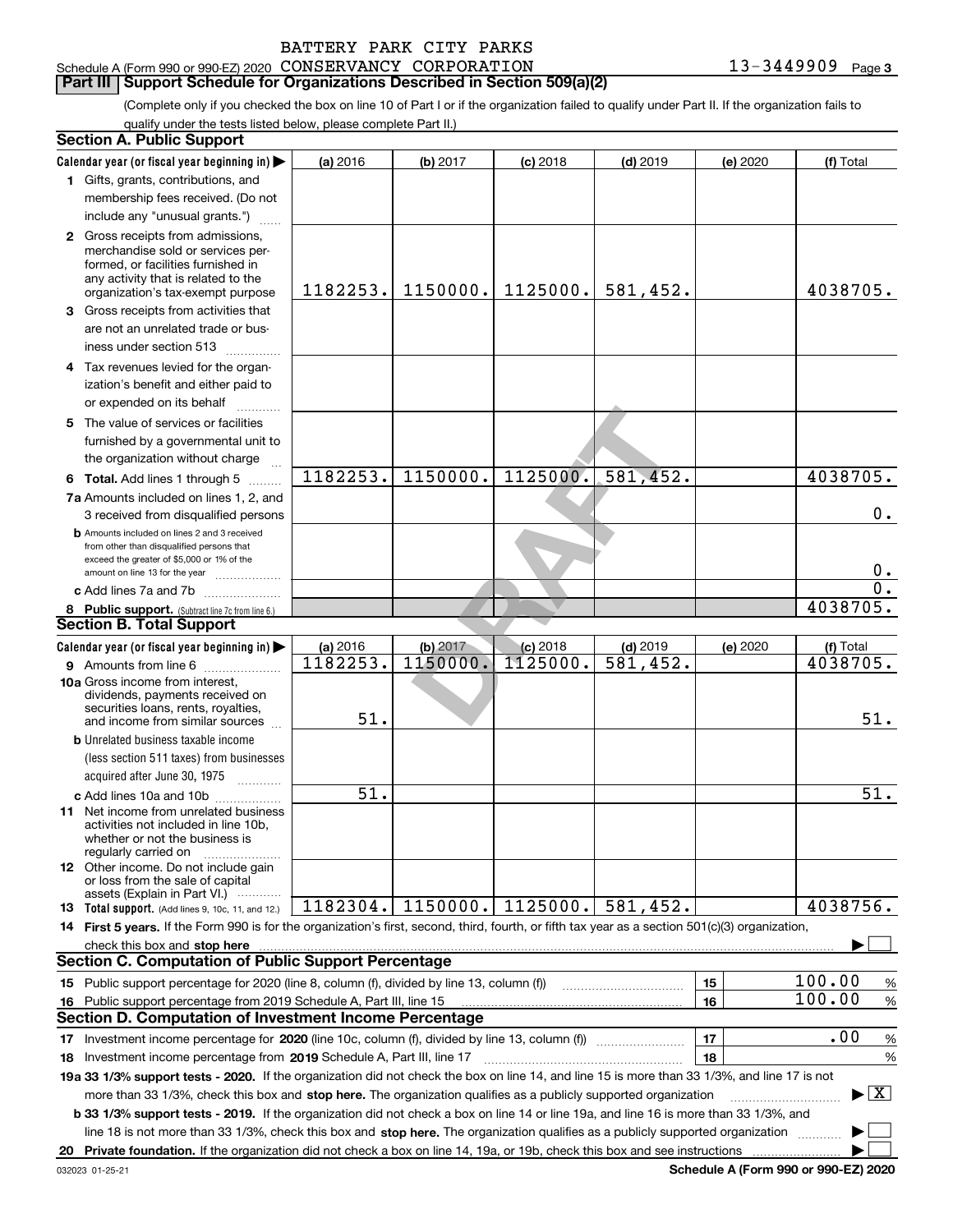**YesNo**

#### **Part IV** | Supporting Organizations

(Complete only if you checked a box in line 12 on Part I. If you checked box 12a, Part I, complete Sections A and B. If you checked box 12b, Part I, complete Sections A and C. If you checked box 12c, Part I, complete Sections A, D, and E. If you checked box 12d, Part I, complete Sections A and D, and complete Part V.)

#### **Section A. All Supporting Organizations**

- **1** Are all of the organization's supported organizations listed by name in the organization's governing documents? If "No," describe in **Part VI** how the supported organizations are designated. If designated by *class or purpose, describe the designation. If historic and continuing relationship, explain.*
- **2**under section 509(a)(1) or (2)? If "Yes," explain in Part VI how the organization determined that the supported *organization was described in section 509(a)(1) or (2).* Did the organization have any supported organization that does not have an IRS determination of status
- **3a** Did the organization have a supported organization described in section 501(c)(4), (5), or (6)? If "Yes," answer *lines 3b and 3c below.*
- **b** Did the organization confirm that each supported organization qualified under section 501(c)(4), (5), or (6) and satisfied the public support tests under section 509(a)(2)? If "Yes," describe in **Part VI** when and how the *organization made the determination.*
- **c**Did the organization ensure that all support to such organizations was used exclusively for section 170(c)(2)(B) purposes? If "Yes," explain in **Part VI** what controls the organization put in place to ensure such use.
- **4a***If* Was any supported organization not organized in the United States ("foreign supported organization")? *"Yes," and if you checked box 12a or 12b in Part I, answer lines 4b and 4c below.*
- **b** Did the organization have ultimate control and discretion in deciding whether to make grants to the foreign supported organization? If "Yes," describe in **Part VI** how the organization had such control and discretion *despite being controlled or supervised by or in connection with its supported organizations.*
- **c** Did the organization support any foreign supported organization that does not have an IRS determination under sections 501(c)(3) and 509(a)(1) or (2)? If "Yes," explain in **Part VI** what controls the organization used *to ensure that all support to the foreign supported organization was used exclusively for section 170(c)(2)(B) purposes.*
- **5a***If "Yes,"* Did the organization add, substitute, or remove any supported organizations during the tax year? answer lines 5b and 5c below (if applicable). Also, provide detail in **Part VI,** including (i) the names and EIN *numbers of the supported organizations added, substituted, or removed; (ii) the reasons for each such action; (iii) the authority under the organization's organizing document authorizing such action; and (iv) how the action was accomplished (such as by amendment to the organizing document).* Izations was used exclusively for section 170<sub>(C)</sub>(*z*<br>ganization put in place to ensure such use.<br>ed States ("foreign supported organization")? If<br>lines 4b and 4c below.<br>n deciding whether to make grants to the foreign<br>th
- **b** Type I or Type II only. Was any added or substituted supported organization part of a class already designated in the organization's organizing document?
- **cSubstitutions only.**  Was the substitution the result of an event beyond the organization's control?
- **6** Did the organization provide support (whether in the form of grants or the provision of services or facilities) to **Part VI.** *If "Yes," provide detail in* support or benefit one or more of the filing organization's supported organizations? anyone other than (i) its supported organizations, (ii) individuals that are part of the charitable class benefited by one or more of its supported organizations, or (iii) other supporting organizations that also
- **7**Did the organization provide a grant, loan, compensation, or other similar payment to a substantial contributor *If "Yes," complete Part I of Schedule L (Form 990 or 990-EZ).* regard to a substantial contributor? (as defined in section 4958(c)(3)(C)), a family member of a substantial contributor, or a 35% controlled entity with
- **8***If "Yes," complete Part I of Schedule L (Form 990 or 990-EZ).* Did the organization make a loan to a disqualified person (as defined in section 4958) not described in line 7?
- **9a** Was the organization controlled directly or indirectly at any time during the tax year by one or more in section 509(a)(1) or (2))? If "Yes," *provide detail in* <code>Part VI.</code> disqualified persons, as defined in section 4946 (other than foundation managers and organizations described
- **b**the supporting organization had an interest? If "Yes," provide detail in P**art VI**. Did one or more disqualified persons (as defined in line 9a) hold a controlling interest in any entity in which
- **c**Did a disqualified person (as defined in line 9a) have an ownership interest in, or derive any personal benefit from, assets in which the supporting organization also had an interest? If "Yes," provide detail in P**art VI.**
- **10a** Was the organization subject to the excess business holdings rules of section 4943 because of section supporting organizations)? If "Yes," answer line 10b below. 4943(f) (regarding certain Type II supporting organizations, and all Type III non-functionally integrated
- **b** Did the organization have any excess business holdings in the tax year? (Use Schedule C, Form 4720, to *determine whether the organization had excess business holdings.)*

| 1              |  |
|----------------|--|
|                |  |
|                |  |
| $\overline{2}$ |  |
|                |  |
| <u>3a</u>      |  |
|                |  |
|                |  |
| $\frac{3b}{2}$ |  |
|                |  |
| $\frac{3c}{2}$ |  |
|                |  |
| <u>4a</u>      |  |
|                |  |
|                |  |
| <u>4b</u>      |  |
|                |  |
|                |  |
|                |  |
| $rac{4c}{2}$   |  |
|                |  |
|                |  |
|                |  |
|                |  |
| <u>5a</u>      |  |
|                |  |
| <u>5b</u>      |  |
| <u>5c</u>      |  |
|                |  |
|                |  |
|                |  |
|                |  |
| 6              |  |
|                |  |
|                |  |
| $\overline{1}$ |  |
|                |  |
| 8              |  |
|                |  |
| <u>9a</u>      |  |
|                |  |
| <u>9b</u>      |  |
|                |  |
| $\frac{9c}{2}$ |  |
|                |  |
|                |  |
| <u>10a</u>     |  |
|                |  |

**10b**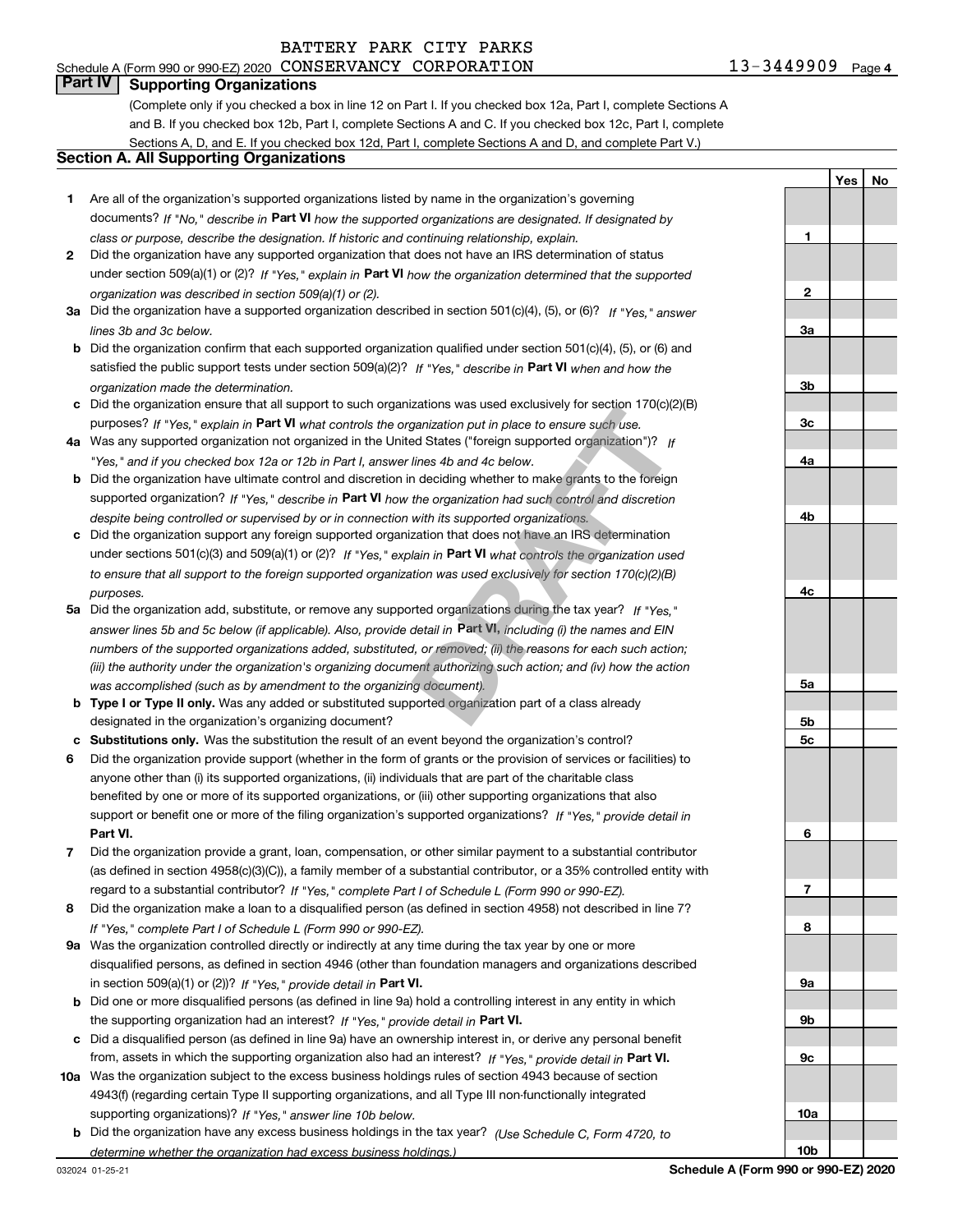### Schedule A (Form 990 or 990-EZ) 2020 Page CONSERVANCY CORPORATION 13-3449909 **Part IV Supporting Organizations** *(continued)*

**Yes No**

| 11           | Has the organization accepted a gift or contribution from any of the following persons?                                                                                                                                                                   |                |     |    |
|--------------|-----------------------------------------------------------------------------------------------------------------------------------------------------------------------------------------------------------------------------------------------------------|----------------|-----|----|
|              | a A person who directly or indirectly controls, either alone or together with persons described in lines 11b and                                                                                                                                          |                |     |    |
|              | 11c below, the governing body of a supported organization?                                                                                                                                                                                                | 11a            |     |    |
|              | <b>b</b> A family member of a person described in line 11a above?                                                                                                                                                                                         | 11b            |     |    |
|              | c A 35% controlled entity of a person described in line 11a or 11b above? If "Yes" to line 11a, 11b, or 11c, provide                                                                                                                                      |                |     |    |
|              | detail in Part VI.                                                                                                                                                                                                                                        | 11c            |     |    |
|              | <b>Section B. Type I Supporting Organizations</b>                                                                                                                                                                                                         |                |     |    |
|              |                                                                                                                                                                                                                                                           |                | Yes | No |
| 1            | Did the governing body, members of the governing body, officers acting in their official capacity, or membership of one or                                                                                                                                |                |     |    |
|              | more supported organizations have the power to regularly appoint or elect at least a majority of the organization's officers,                                                                                                                             |                |     |    |
|              | directors, or trustees at all times during the tax year? If "No," describe in Part VI how the supported organization(s)<br>effectively operated, supervised, or controlled the organization's activities. If the organization had more than one supported |                |     |    |
|              | organization, describe how the powers to appoint and/or remove officers, directors, or trustees were allocated among the                                                                                                                                  |                |     |    |
|              | supported organizations and what conditions or restrictions, if any, applied to such powers during the tax year.                                                                                                                                          | 1              |     |    |
| $\mathbf{2}$ | Did the organization operate for the benefit of any supported organization other than the supported                                                                                                                                                       |                |     |    |
|              | organization(s) that operated, supervised, or controlled the supporting organization? If "Yes," explain in                                                                                                                                                |                |     |    |
|              | <b>Part VI</b> how providing such benefit carried out the purposes of the supported organization(s) that operated,                                                                                                                                        |                |     |    |
|              | supervised, or controlled the supporting organization.                                                                                                                                                                                                    | $\mathbf{2}$   |     |    |
|              | <b>Section C. Type II Supporting Organizations</b>                                                                                                                                                                                                        |                |     |    |
|              |                                                                                                                                                                                                                                                           |                | Yes | No |
| 1.           | Were a majority of the organization's directors or trustees during the tax year also a majority of the directors                                                                                                                                          |                |     |    |
|              | or trustees of each of the organization's supported organization(s)? If "No," describe in Part VI how control                                                                                                                                             |                |     |    |
|              | or management of the supporting organization was vested in the same persons that controlled or managed                                                                                                                                                    |                |     |    |
|              | the supported organization(s).<br>Section D. All Type III Supporting Organizations                                                                                                                                                                        | 1              |     |    |
|              |                                                                                                                                                                                                                                                           |                |     |    |
|              |                                                                                                                                                                                                                                                           |                | Yes | No |
| 1.           | Did the organization provide to each of its supported organizations, by the last day of the fifth month of the                                                                                                                                            |                |     |    |
|              | organization's tax year, (i) a written notice describing the type and amount of support provided during the prior tax                                                                                                                                     |                |     |    |
|              | year, (ii) a copy of the Form 990 that was most recently filed as of the date of notification, and (iii) copies of the                                                                                                                                    |                |     |    |
|              | organization's governing documents in effect on the date of notification, to the extent not previously provided?                                                                                                                                          | 1              |     |    |
| 2            | Were any of the organization's officers, directors, or trustees either (i) appointed or elected by the supported<br>organization(s) or (ii) serving on the governing body of a supported organization? If "No," explain in Part VI how                    |                |     |    |
|              |                                                                                                                                                                                                                                                           | $\mathbf{2}$   |     |    |
| 3            | the organization maintained a close and continuous working relationship with the supported organization(s).<br>By reason of the relationship described in line 2, above, did the organization's supported organizations have a                            |                |     |    |
|              | significant voice in the organization's investment policies and in directing the use of the organization's                                                                                                                                                |                |     |    |
|              | income or assets at all times during the tax year? If "Yes," describe in Part VI the role the organization's                                                                                                                                              |                |     |    |
|              | supported organizations played in this regard.                                                                                                                                                                                                            | 3              |     |    |
|              | Section E. Type III Functionally Integrated Supporting Organizations                                                                                                                                                                                      |                |     |    |
| 1            | Check the box next to the method that the organization used to satisfy the Integral Part Test during the year (see instructions).                                                                                                                         |                |     |    |
| a            | The organization satisfied the Activities Test. Complete line 2 below.                                                                                                                                                                                    |                |     |    |
| b            | The organization is the parent of each of its supported organizations. Complete line 3 below.                                                                                                                                                             |                |     |    |
| c            | The organization supported a governmental entity. Describe in Part VI how you supported a governmental entity (see instructions).                                                                                                                         |                |     |    |
| 2            | Activities Test. Answer lines 2a and 2b below.                                                                                                                                                                                                            |                | Yes | No |
| а            | Did substantially all of the organization's activities during the tax year directly further the exempt purposes of                                                                                                                                        |                |     |    |
|              | the supported organization(s) to which the organization was responsive? If "Yes," then in Part VI identify                                                                                                                                                |                |     |    |
|              | those supported organizations and explain how these activities directly furthered their exempt purposes,                                                                                                                                                  |                |     |    |
|              | how the organization was responsive to those supported organizations, and how the organization determined                                                                                                                                                 |                |     |    |
|              | that these activities constituted substantially all of its activities.                                                                                                                                                                                    | 2a             |     |    |
| b            | Did the activities described in line 2a, above, constitute activities that, but for the organization's involvement,                                                                                                                                       |                |     |    |
|              | one or more of the organization's supported organization(s) would have been engaged in? If "Yes," explain in                                                                                                                                              |                |     |    |
|              | <b>Part VI</b> the reasons for the organization's position that its supported organization(s) would have engaged in                                                                                                                                       |                |     |    |
|              | these activities but for the organization's involvement.                                                                                                                                                                                                  | 2 <sub>b</sub> |     |    |
| з            | Parent of Supported Organizations. Answer lines 3a and 3b below.                                                                                                                                                                                          |                |     |    |
| а            | Did the organization have the power to regularly appoint or elect a majority of the officers, directors, or                                                                                                                                               |                |     |    |
|              | trustees of each of the supported organizations? If "Yes" or "No" provide details in Part VI.                                                                                                                                                             | За             |     |    |
| b            | Did the organization exercise a substantial degree of direction over the policies, programs, and activities of each                                                                                                                                       |                |     |    |
|              | of its supported organizations? If "Yes." describe in Part VI the role played by the organization in this regard.                                                                                                                                         | 3b             |     |    |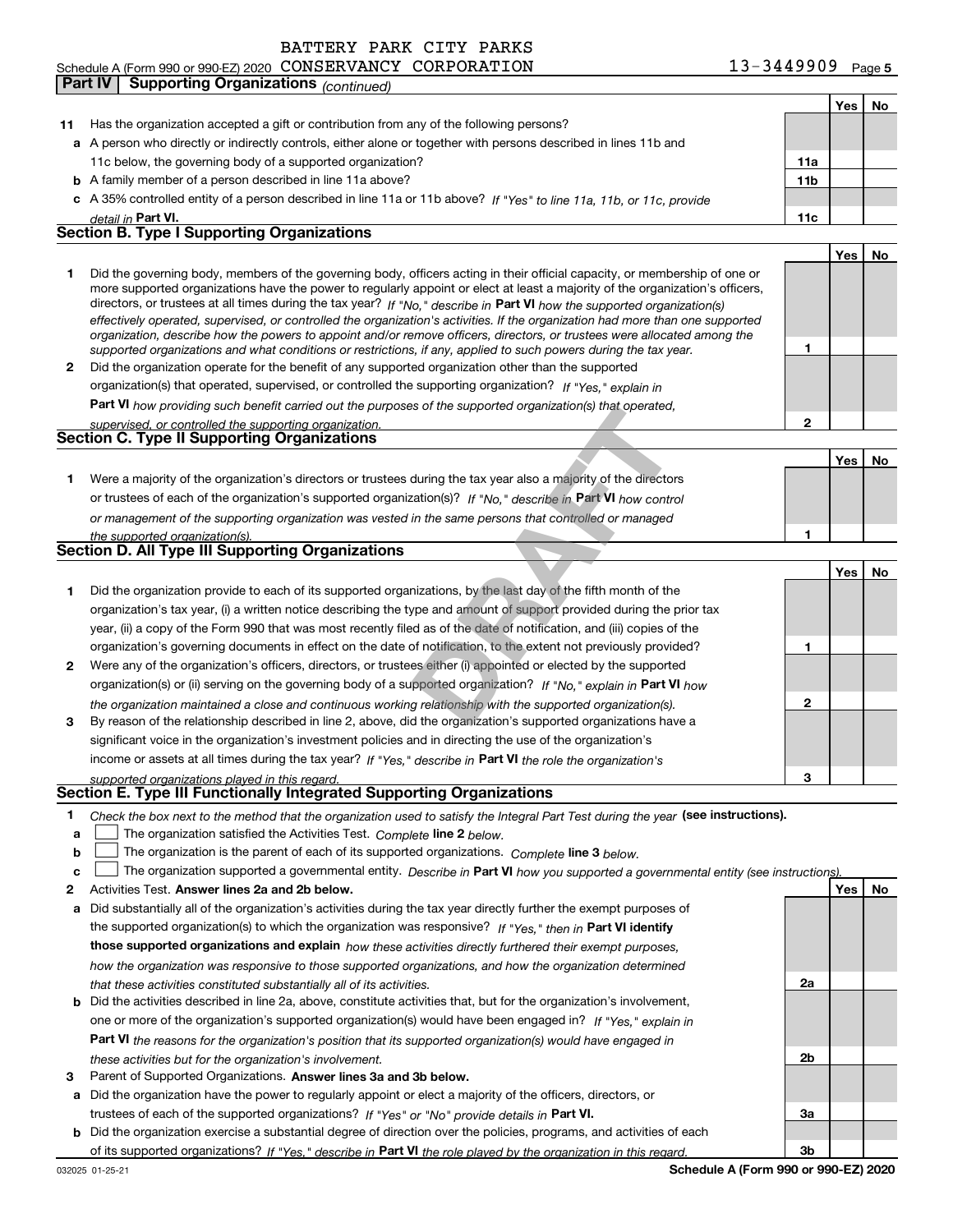|  | BATTERY PARK CITY PARKS |  |
|--|-------------------------|--|
|  |                         |  |
|  |                         |  |
|  |                         |  |

## **Part V Type III Non-Functionally Integrated 509(a)(3) Supporting Organizations**

**1**1 Check here if the organization satisfied the Integral Part Test as a qualifying trust on Nov. 20, 1970 (explain in Part VI). See instructions. All other Type III non-functionally integrated supporting organizations must complete Sections A through E.

|              | Section A - Adjusted Net Income                                                                                                   |                | (A) Prior Year | (B) Current Year<br>(optional) |
|--------------|-----------------------------------------------------------------------------------------------------------------------------------|----------------|----------------|--------------------------------|
| 1.           | Net short-term capital gain                                                                                                       | 1              |                |                                |
| 2            | Recoveries of prior-year distributions                                                                                            | $\overline{2}$ |                |                                |
| з            | Other gross income (see instructions)                                                                                             | 3              |                |                                |
| 4            | Add lines 1 through 3.                                                                                                            | 4              |                |                                |
| 5            | Depreciation and depletion                                                                                                        | 5              |                |                                |
| 6            | Portion of operating expenses paid or incurred for production or                                                                  |                |                |                                |
|              | collection of gross income or for management, conservation, or                                                                    |                |                |                                |
|              | maintenance of property held for production of income (see instructions)                                                          | 6              |                |                                |
| 7            | Other expenses (see instructions)                                                                                                 | $\overline{7}$ |                |                                |
| 8            | Adjusted Net Income (subtract lines 5, 6, and 7 from line 4)                                                                      | 8              |                |                                |
|              | <b>Section B - Minimum Asset Amount</b>                                                                                           |                | (A) Prior Year | (B) Current Year<br>(optional) |
| 1.           | Aggregate fair market value of all non-exempt-use assets (see                                                                     |                |                |                                |
|              | instructions for short tax year or assets held for part of year):                                                                 |                |                |                                |
|              | <b>a</b> Average monthly value of securities                                                                                      | 1a             |                |                                |
|              | <b>b</b> Average monthly cash balances                                                                                            | 1b             |                |                                |
|              | c Fair market value of other non-exempt-use assets                                                                                | 1 <sub>c</sub> |                |                                |
|              | d Total (add lines 1a, 1b, and 1c)                                                                                                | 1d             |                |                                |
|              | e Discount claimed for blockage or other factors                                                                                  |                |                |                                |
|              | (explain in detail in Part VI):                                                                                                   |                |                |                                |
| $\mathbf{2}$ | Acquisition indebtedness applicable to non-exempt-use assets                                                                      | $\overline{2}$ |                |                                |
| 3            | Subtract line 2 from line 1d.                                                                                                     | 3              |                |                                |
| 4            | Cash deemed held for exempt use. Enter 0.015 of line 3 (for greater amount,                                                       |                |                |                                |
|              | see instructions).                                                                                                                | 4              |                |                                |
| 5            | Net value of non-exempt-use assets (subtract line 4 from line 3)                                                                  | 5              |                |                                |
| 6            | Multiply line 5 by 0.035.                                                                                                         | 6              |                |                                |
| 7            | Recoveries of prior-year distributions                                                                                            | $\overline{7}$ |                |                                |
| 8            | Minimum Asset Amount (add line 7 to line 6)                                                                                       | 8              |                |                                |
|              | <b>Section C - Distributable Amount</b>                                                                                           |                |                | <b>Current Year</b>            |
| 1            | Adjusted net income for prior year (from Section A, line 8, column A)                                                             | 1              |                |                                |
| 2            | Enter 0.85 of line 1.                                                                                                             | $\overline{2}$ |                |                                |
| з            | Minimum asset amount for prior year (from Section B, line 8, column A)                                                            | 3              |                |                                |
| 4            | Enter greater of line 2 or line 3.                                                                                                | 4              |                |                                |
| 5            | Income tax imposed in prior year                                                                                                  | 5              |                |                                |
| 6            | <b>Distributable Amount.</b> Subtract line 5 from line 4, unless subject to                                                       |                |                |                                |
|              | emergency temporary reduction (see instructions).                                                                                 | 6              |                |                                |
| 7            | Check here if the current year is the organization's first as a non-functionally integrated Type III supporting organization (see |                |                |                                |

instructions).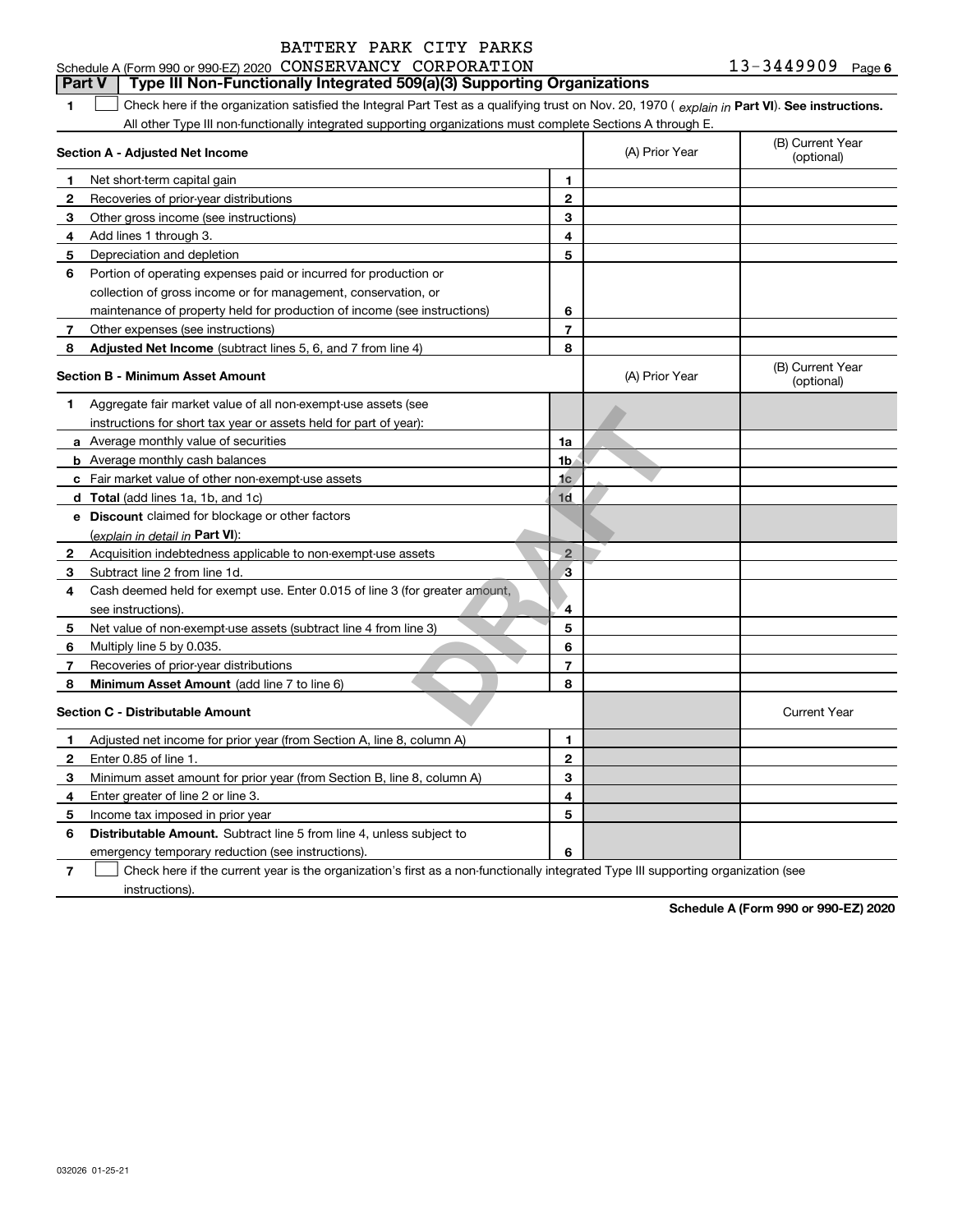|          | Schedule A (Form 990 or 990-EZ) 2020 CONSERVANCY CORPORATION<br>13-3449909<br>Page 7<br>Type III Non-Functionally Integrated 509(a)(3) Supporting Organizations |                                    |                                               |    |                                                  |  |  |
|----------|-----------------------------------------------------------------------------------------------------------------------------------------------------------------|------------------------------------|-----------------------------------------------|----|--------------------------------------------------|--|--|
| l Part V |                                                                                                                                                                 |                                    | (continued)                                   |    |                                                  |  |  |
|          | <b>Section D - Distributions</b>                                                                                                                                |                                    |                                               |    | <b>Current Year</b>                              |  |  |
| 1        | Amounts paid to supported organizations to accomplish exempt purposes                                                                                           |                                    |                                               | 1  |                                                  |  |  |
| 2        | Amounts paid to perform activity that directly furthers exempt purposes of supported                                                                            |                                    |                                               |    |                                                  |  |  |
|          | organizations, in excess of income from activity                                                                                                                | 2                                  |                                               |    |                                                  |  |  |
| 3        | Administrative expenses paid to accomplish exempt purposes of supported organizations                                                                           | 3                                  |                                               |    |                                                  |  |  |
| 4        | Amounts paid to acquire exempt-use assets                                                                                                                       |                                    |                                               | 4  |                                                  |  |  |
| 5        | Qualified set-aside amounts (prior IRS approval required - <i>provide details in</i> Part VI)                                                                   |                                    |                                               | 5  |                                                  |  |  |
| 6        | Other distributions ( <i>describe in</i> Part VI). See instructions.                                                                                            |                                    |                                               | 6  |                                                  |  |  |
| 7        | Total annual distributions. Add lines 1 through 6.                                                                                                              |                                    |                                               | 7  |                                                  |  |  |
| 8        | Distributions to attentive supported organizations to which the organization is responsive                                                                      |                                    |                                               |    |                                                  |  |  |
|          | (provide details in Part VI). See instructions.                                                                                                                 | 8                                  |                                               |    |                                                  |  |  |
| 9        | Distributable amount for 2020 from Section C, line 6                                                                                                            | 9                                  |                                               |    |                                                  |  |  |
| 10       | Line 8 amount divided by line 9 amount                                                                                                                          |                                    |                                               | 10 |                                                  |  |  |
|          | <b>Section E - Distribution Allocations</b> (see instructions)                                                                                                  | (i)<br><b>Excess Distributions</b> | (ii)<br><b>Underdistributions</b><br>Pre-2020 |    | (iii)<br><b>Distributable</b><br>Amount for 2020 |  |  |
| 1        | Distributable amount for 2020 from Section C, line 6                                                                                                            |                                    |                                               |    |                                                  |  |  |
| 2        | Underdistributions, if any, for years prior to 2020 (reason-                                                                                                    |                                    |                                               |    |                                                  |  |  |
|          | able cause required $\cdot$ explain in Part VI). See instructions.                                                                                              |                                    |                                               |    |                                                  |  |  |
| 3        | Excess distributions carryover, if any, to 2020                                                                                                                 |                                    |                                               |    |                                                  |  |  |
|          | <b>a</b> From 2015                                                                                                                                              |                                    |                                               |    |                                                  |  |  |
|          | $b$ From 2016                                                                                                                                                   |                                    |                                               |    |                                                  |  |  |
|          | c From 2017                                                                                                                                                     |                                    |                                               |    |                                                  |  |  |
|          | d From 2018                                                                                                                                                     |                                    |                                               |    |                                                  |  |  |
|          | e From 2019                                                                                                                                                     |                                    |                                               |    |                                                  |  |  |
|          | f Total of lines 3a through 3e                                                                                                                                  |                                    |                                               |    |                                                  |  |  |
|          | g Applied to underdistributions of prior years                                                                                                                  |                                    |                                               |    |                                                  |  |  |
|          | <b>h</b> Applied to 2020 distributable amount                                                                                                                   |                                    |                                               |    |                                                  |  |  |
|          | i Carryover from 2015 not applied (see instructions)                                                                                                            |                                    |                                               |    |                                                  |  |  |
|          | Remainder. Subtract lines 3g, 3h, and 3i from line 3f.                                                                                                          |                                    |                                               |    |                                                  |  |  |
| 4        | Distributions for 2020 from Section D,                                                                                                                          |                                    |                                               |    |                                                  |  |  |
|          | line $7:$<br>\$                                                                                                                                                 |                                    |                                               |    |                                                  |  |  |
|          | a Applied to underdistributions of prior years                                                                                                                  |                                    |                                               |    |                                                  |  |  |
|          | <b>b</b> Applied to 2020 distributable amount                                                                                                                   |                                    |                                               |    |                                                  |  |  |
|          | <b>c</b> Remainder. Subtract lines 4a and 4b from line 4.                                                                                                       |                                    |                                               |    |                                                  |  |  |
|          | Remaining underdistributions for years prior to 2020, if                                                                                                        |                                    |                                               |    |                                                  |  |  |
|          | any. Subtract lines 3g and 4a from line 2. For result greater                                                                                                   |                                    |                                               |    |                                                  |  |  |
|          | than zero, explain in Part VI. See instructions.                                                                                                                |                                    |                                               |    |                                                  |  |  |
| 6        | Remaining underdistributions for 2020. Subtract lines 3h                                                                                                        |                                    |                                               |    |                                                  |  |  |
|          | and 4b from line 1. For result greater than zero, explain in                                                                                                    |                                    |                                               |    |                                                  |  |  |
|          | Part VI. See instructions.                                                                                                                                      |                                    |                                               |    |                                                  |  |  |
| 7        | Excess distributions carryover to 2021. Add lines 3j                                                                                                            |                                    |                                               |    |                                                  |  |  |
|          | and 4c.                                                                                                                                                         |                                    |                                               |    |                                                  |  |  |
| 8        | Breakdown of line 7:                                                                                                                                            |                                    |                                               |    |                                                  |  |  |
|          | a Excess from 2016                                                                                                                                              |                                    |                                               |    |                                                  |  |  |
|          | <b>b</b> Excess from 2017                                                                                                                                       |                                    |                                               |    |                                                  |  |  |
|          | c Excess from 2018                                                                                                                                              |                                    |                                               |    |                                                  |  |  |
|          | d Excess from 2019                                                                                                                                              |                                    |                                               |    |                                                  |  |  |
|          | e Excess from 2020                                                                                                                                              |                                    |                                               |    |                                                  |  |  |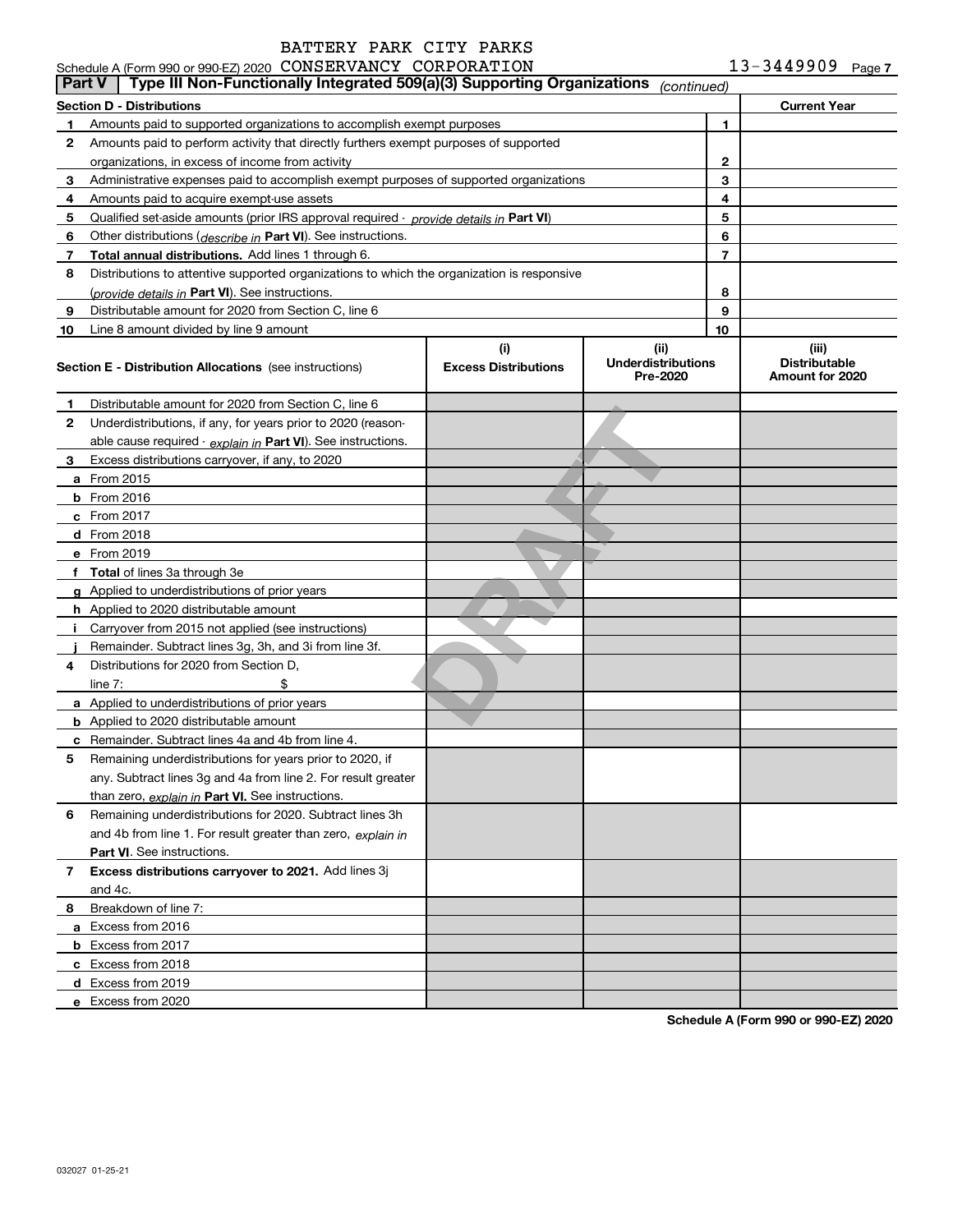|                |                                                              |  | BATTERY PARK CITY PARKS                                                                                                         |                                                                                                                                                                                                                                                                                                                       |
|----------------|--------------------------------------------------------------|--|---------------------------------------------------------------------------------------------------------------------------------|-----------------------------------------------------------------------------------------------------------------------------------------------------------------------------------------------------------------------------------------------------------------------------------------------------------------------|
| <b>Part VI</b> | Schedule A (Form 990 or 990-EZ) 2020 CONSERVANCY CORPORATION |  | Supplemental Information. Provide the explanations required by Part II, line 10; Part II, line 17a or 17b; Part III, line 12;   | 13-3449909 Page 8<br>Part IV, Section A, lines 1, 2, 3b, 3c, 4b, 4c, 5a, 6, 9a, 9b, 9c, 11a, 11b, and 11c; Part IV, Section B, lines 1 and 2; Part IV, Section C,<br>line 1; Part IV, Section D, lines 2 and 3; Part IV, Section E, lines 1c, 2a, 2b, 3a, and 3b; Part V, line 1; Part V, Section B, line 1e; Part V, |
|                | (See instructions.)                                          |  | Section D, lines 5, 6, and 8; and Part V, Section E, lines 2, 5, and 6. Also complete this part for any additional information. |                                                                                                                                                                                                                                                                                                                       |
|                |                                                              |  |                                                                                                                                 |                                                                                                                                                                                                                                                                                                                       |
|                |                                                              |  |                                                                                                                                 |                                                                                                                                                                                                                                                                                                                       |
|                |                                                              |  |                                                                                                                                 |                                                                                                                                                                                                                                                                                                                       |
|                |                                                              |  |                                                                                                                                 |                                                                                                                                                                                                                                                                                                                       |
|                |                                                              |  |                                                                                                                                 |                                                                                                                                                                                                                                                                                                                       |
|                |                                                              |  |                                                                                                                                 |                                                                                                                                                                                                                                                                                                                       |
|                |                                                              |  |                                                                                                                                 |                                                                                                                                                                                                                                                                                                                       |
|                |                                                              |  |                                                                                                                                 |                                                                                                                                                                                                                                                                                                                       |
|                |                                                              |  |                                                                                                                                 |                                                                                                                                                                                                                                                                                                                       |
|                |                                                              |  |                                                                                                                                 |                                                                                                                                                                                                                                                                                                                       |
|                |                                                              |  |                                                                                                                                 |                                                                                                                                                                                                                                                                                                                       |
|                |                                                              |  |                                                                                                                                 |                                                                                                                                                                                                                                                                                                                       |
|                |                                                              |  |                                                                                                                                 |                                                                                                                                                                                                                                                                                                                       |
|                |                                                              |  |                                                                                                                                 |                                                                                                                                                                                                                                                                                                                       |
|                |                                                              |  |                                                                                                                                 |                                                                                                                                                                                                                                                                                                                       |
|                |                                                              |  |                                                                                                                                 |                                                                                                                                                                                                                                                                                                                       |
|                |                                                              |  |                                                                                                                                 |                                                                                                                                                                                                                                                                                                                       |
|                |                                                              |  |                                                                                                                                 |                                                                                                                                                                                                                                                                                                                       |
|                |                                                              |  |                                                                                                                                 |                                                                                                                                                                                                                                                                                                                       |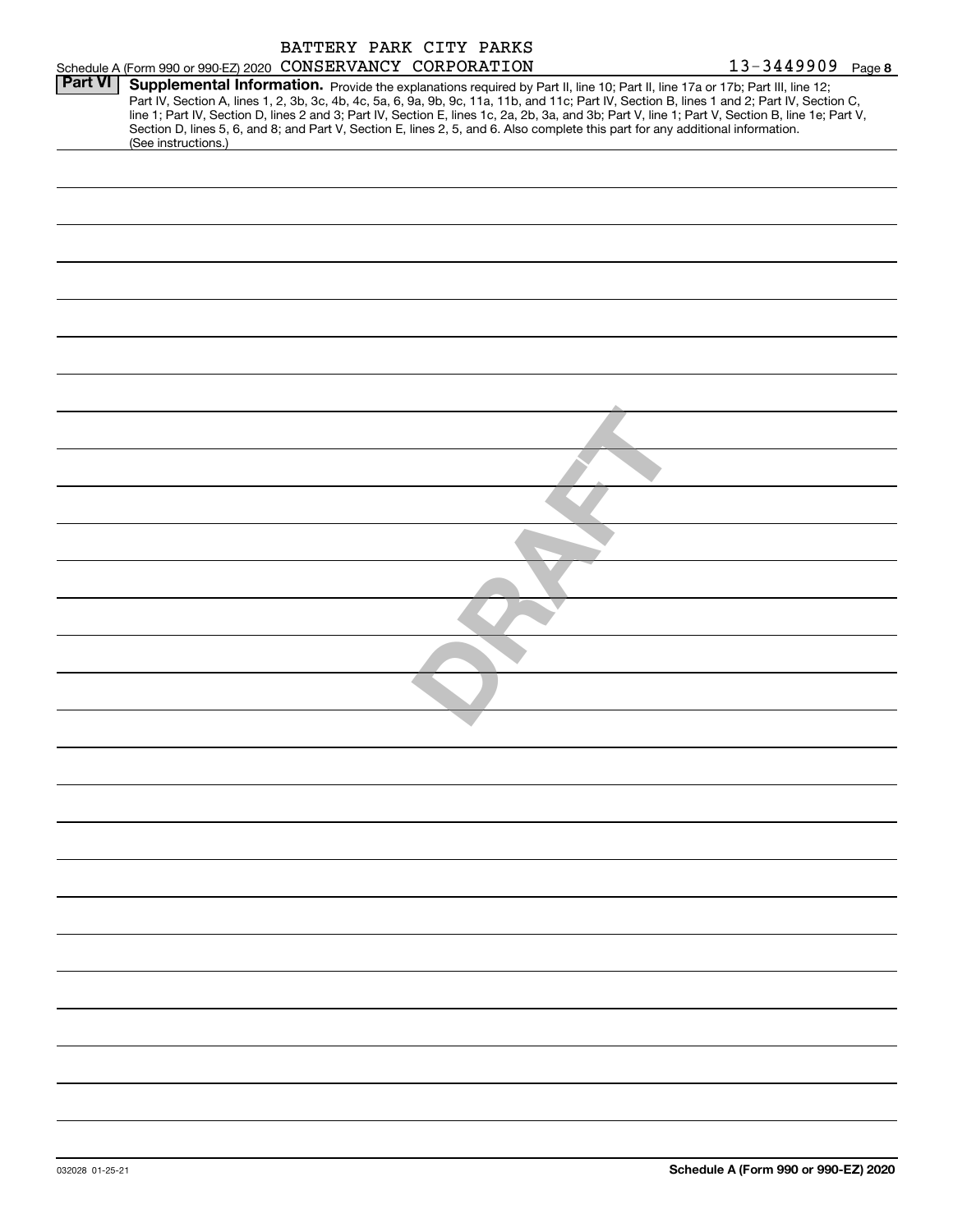**(Form 990 or 990-EZ)**

Department of the Treasury Internal Revenue Service Name of the organization

## **Complete to provide information for responses to specific questions on SCHEDULE O Supplemental Information to Form 990 or 990-EZ**

**Form 990 or 990-EZ or to provide any additional information. | Attach to Form 990 or 990-EZ. | Go to www.irs.gov/Form990 for the latest information.** BATTERY PARK CITY PARKS



**Employer identification number** CONSERVANCY CORPORATION 13-3449909

FORM 990-EZ, PART III, PRIMARY EXEMPT PURPOSE - THE BATTERY PARK CITY

PARKS CONSERVANCY'S MISSION IS TO MANAGE, MAINTAIN, OPERATE, REPAIR,

PRESERVE AND PROGRAM ACTIVITIES TO A WORLD CLASS STANDARD FOR THE

RESIDENTIAL PARKS, OPEN SPACE, AND OTHER PUBLIC STRUCTURES LOCATED ON

THE 92 ACRE BATTERY PARK CITY SITE ON THE LOWER WEST SIDE OF MANHATTAN.

FORM 990-EZ, PART V, INFORMATION REGARDING PERSONAL BENEFIT CONTRACTS:

REGARDING PERSONAL BENEITHE YEAR, RECEIVE ANY FIEST THE YEAR, RECEIVE ANY PREM.<br> **DRAFT ON A PERSONAL BENEFIT CON!**<br> **DRAFT ON TRACT.** THE ORGANIZATION DID NOT, DURING THE YEAR, RECEIVE ANY FUNDS, DIRECTLY,

OR INDIRECTLY, TO PAY PREMIUMS ON A PERSONAL BENEFIT CONTRACT.

THE ORGANIZATION, DID NOT, DURING THE YEAR, PAY ANY PREMIUMS, DIRECTLY,

OR INDIRECTLY, ON A PERSONAL BENEFIT CONTRACT.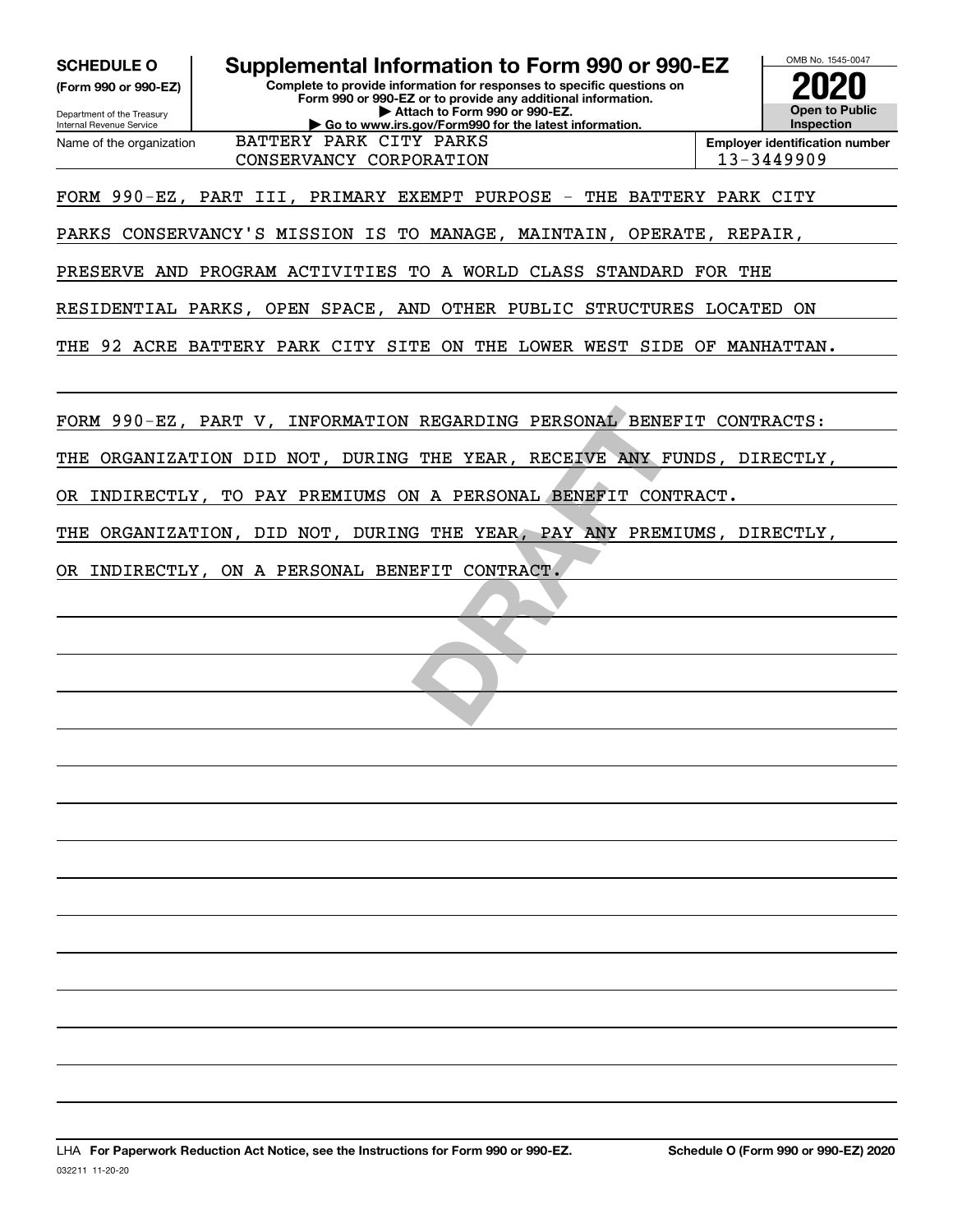# **TAX RETURN FILING INSTRUCTIONS**

NEW YORK FORM CHAR500

#### **FOR THE YEAR ENDING**

OCTOBER 31, 2021

### **PREPARED FOR:**

BATTERY PARK CITY PARKS CONSERVANCY CORPORATION 75 BATTERY PLACE NEW YORK, NY 10280

#### **PREPARED BY:**

CBIZ MARKS PANETH LLC 685 THIRD AVENUE NEW YORK, NY 10017

### **AMOUNT OF TAX:**

NO PAYMENT IS REQUIRED.

## **MAKE CHECK PAYABLE TO:**

NOT APPLICABLE

## **MAIL TAX RETURN TO:**

ED.<br>EY GENERAL<br>SISTRATION SECTION<br>DRE: NYS OFFICE OF ATTORNEY GENERAL CHARITIES BUREAU REGISTRATION SECTION 28 LIBERTY STREET NEW YORK, NY 10005

#### **RETURN MUST BE MAILED ON OR BEFORE:**

MAY 15, 2022.

## **SPECIAL INSTRUCTIONS:**

THE REPORT SHOULD BE SIGNED AND DATED BY AN AUTHORIZED INDIVIDUAL(S).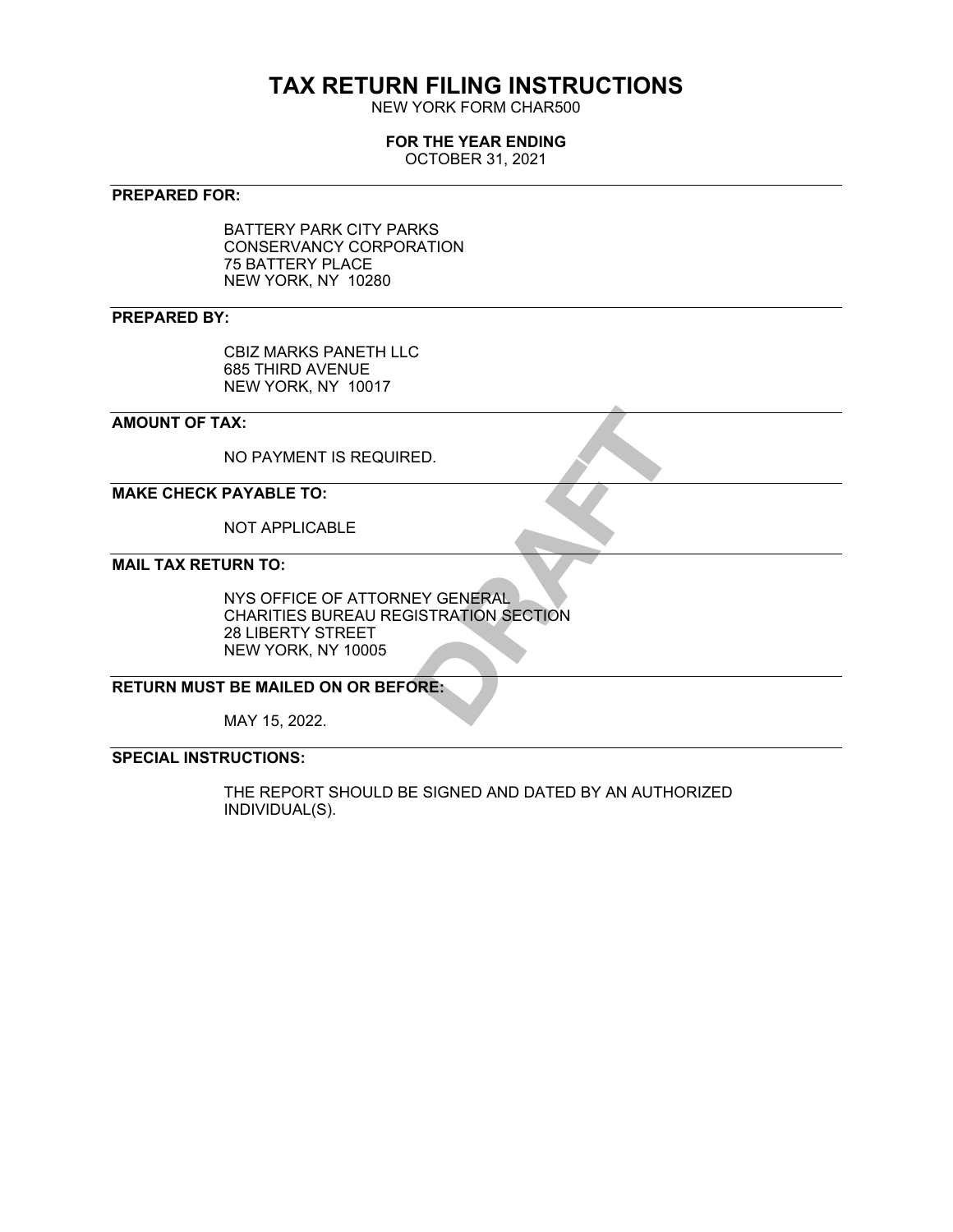NYS Annual Filing for Charitable Organizations www.CharitiesNYS.com

**Open to Public Inspection**

| <b>1.General Information</b>                                                                                                                                                                                                                                                                             |                                                                                                                            |                                                                      |            |                                                                                                                                      |  |  |  |
|----------------------------------------------------------------------------------------------------------------------------------------------------------------------------------------------------------------------------------------------------------------------------------------------------------|----------------------------------------------------------------------------------------------------------------------------|----------------------------------------------------------------------|------------|--------------------------------------------------------------------------------------------------------------------------------------|--|--|--|
| 11/01/2020<br>and Ending (mm/dd/yyyy) 10/31/2021<br>For Fiscal Year Beginning (mm/dd/yyyy)                                                                                                                                                                                                               |                                                                                                                            |                                                                      |            |                                                                                                                                      |  |  |  |
| Check if Applicable:<br>Address Change                                                                                                                                                                                                                                                                   | Name of Organization:<br>BATTERY PARK CITY PARKS CONSERVANCY CORP                                                          |                                                                      |            | Employer Identification Number (EIN):<br>13-3449909                                                                                  |  |  |  |
| Name Change<br>Initial Filing                                                                                                                                                                                                                                                                            | Mailing Address:<br>75 BATTERY PLACE                                                                                       |                                                                      |            | NY Registration Number:<br>$04 - 65 - 64$                                                                                            |  |  |  |
| <b>Final Filing</b><br>City / State / ZIP:<br>Telephone:<br>10280<br>212 267-9700<br>NEW YORK,<br>NY<br><b>Amended Filing</b>                                                                                                                                                                            |                                                                                                                            |                                                                      |            |                                                                                                                                      |  |  |  |
| Email:<br>Reg ID Pending<br>Website:<br>WWW.BPCA.NY.GOV<br>INFO@BPCPARKS.ORG                                                                                                                                                                                                                             |                                                                                                                            |                                                                      |            |                                                                                                                                      |  |  |  |
| Check your organization's<br>Confirm your Registration Category in the<br>$X$ EXEMPT*<br>EPTL only<br>DUAL (7A & EPTL)<br>registration category:<br>7A only<br>Charities Registry at www.CharitiesNYS.com.                                                                                               |                                                                                                                            |                                                                      |            |                                                                                                                                      |  |  |  |
| 2. Certification                                                                                                                                                                                                                                                                                         |                                                                                                                            |                                                                      |            |                                                                                                                                      |  |  |  |
| See instructions for certification requirements. Improper certification is a violation of law that may be subject to penalties. The certification requires<br>two signatories.                                                                                                                           |                                                                                                                            |                                                                      |            |                                                                                                                                      |  |  |  |
| We certify under penalties of perjury that we reviewed this report, including all attachments, and to the best of our knowledge and belief,<br>they are true, correct and complete in accordance with the laws of the State of New York applicable to this report.                                       |                                                                                                                            |                                                                      |            |                                                                                                                                      |  |  |  |
| <b>BENJAMIN JONES</b><br>President or Authorized Officer:<br>PRESIDENT & CEO                                                                                                                                                                                                                             |                                                                                                                            |                                                                      |            |                                                                                                                                      |  |  |  |
|                                                                                                                                                                                                                                                                                                          | Signature<br>Print Name and Title<br>Date<br>PAMELA FREDERICK<br><b>TREASURER</b><br>Chief Financial Officer or Treasurer: |                                                                      |            |                                                                                                                                      |  |  |  |
| Print Name and Title<br>Signature<br>Date                                                                                                                                                                                                                                                                |                                                                                                                            |                                                                      |            |                                                                                                                                      |  |  |  |
| 3. Annual Reporting Exemption                                                                                                                                                                                                                                                                            |                                                                                                                            |                                                                      |            |                                                                                                                                      |  |  |  |
| Check the exemption(s) that apply to your filing. If your organization is claiming an exemption under one category (7A or EPTL only filers) or both                                                                                                                                                      |                                                                                                                            |                                                                      |            |                                                                                                                                      |  |  |  |
| categories (DUAL filers) that apply to your registration, complete only parts 1, 2, and 3, and submit the certified Char500. No fee, schedules, or                                                                                                                                                       |                                                                                                                            |                                                                      |            |                                                                                                                                      |  |  |  |
| additional attachments are required. If you cannot claim an exemption or are a DUAL filer that claims only one exemption, you must file applicable                                                                                                                                                       |                                                                                                                            |                                                                      |            |                                                                                                                                      |  |  |  |
| schedules and attachments and pay applicable fees.                                                                                                                                                                                                                                                       |                                                                                                                            |                                                                      |            |                                                                                                                                      |  |  |  |
| 3a. 7A filing exemption: Total contributions from NY State including residents, foundations, government agencies, etc. did not<br>exceed \$25,000 and the organization did not engage a professional fund raiser (PFR) or fund raising counsel (FRC) to solicit<br>contributions during the fiscal year. |                                                                                                                            |                                                                      |            |                                                                                                                                      |  |  |  |
|                                                                                                                                                                                                                                                                                                          | during the fiscal year.                                                                                                    |                                                                      |            | 3b. EPTL filing exemption: Gross receipts did not exceed \$25,000 and the market value of assets did not exceed \$25,000 at any time |  |  |  |
| 4. Schedules and Attachments                                                                                                                                                                                                                                                                             |                                                                                                                            |                                                                      |            |                                                                                                                                      |  |  |  |
| See the following page                                                                                                                                                                                                                                                                                   |                                                                                                                            |                                                                      |            |                                                                                                                                      |  |  |  |
| for a checklist of                                                                                                                                                                                                                                                                                       | Yes                                                                                                                        |                                                                      |            | $\boxed{X}$ No 4a. Did your organization use a professional fund raiser, fund raising counsel or commercial co-venturer              |  |  |  |
| schedules and                                                                                                                                                                                                                                                                                            |                                                                                                                            | for fund raising activity in NY State? If yes, complete Schedule 4a. |            |                                                                                                                                      |  |  |  |
| attachments to                                                                                                                                                                                                                                                                                           |                                                                                                                            |                                                                      |            |                                                                                                                                      |  |  |  |
| complete your filing.                                                                                                                                                                                                                                                                                    | $\overline{X}$ No<br>4b. Did the organization receive government grants? If yes, complete Schedule 4b.<br>Yes              |                                                                      |            |                                                                                                                                      |  |  |  |
| 5. Fee                                                                                                                                                                                                                                                                                                   |                                                                                                                            |                                                                      |            |                                                                                                                                      |  |  |  |
|                                                                                                                                                                                                                                                                                                          |                                                                                                                            |                                                                      |            |                                                                                                                                      |  |  |  |
| See the checklist on the                                                                                                                                                                                                                                                                                 | 7A filing fee:                                                                                                             | EPTL filing fee:                                                     | Total fee: |                                                                                                                                      |  |  |  |
| next page to calculate your                                                                                                                                                                                                                                                                              |                                                                                                                            |                                                                      |            | Make a single check or money order                                                                                                   |  |  |  |
| fee(s). Indicate fee(s) you<br>are submitting here:                                                                                                                                                                                                                                                      | \$                                                                                                                         | \$                                                                   | \$         | payable to:<br>"Department of Law"                                                                                                   |  |  |  |

CHAR500 Annual Filing for Charitable Organizations (Updated January 2021)

\*The "Exempt" category refers to an organization's NYS registration status. It does not refer to its IRS tax designation.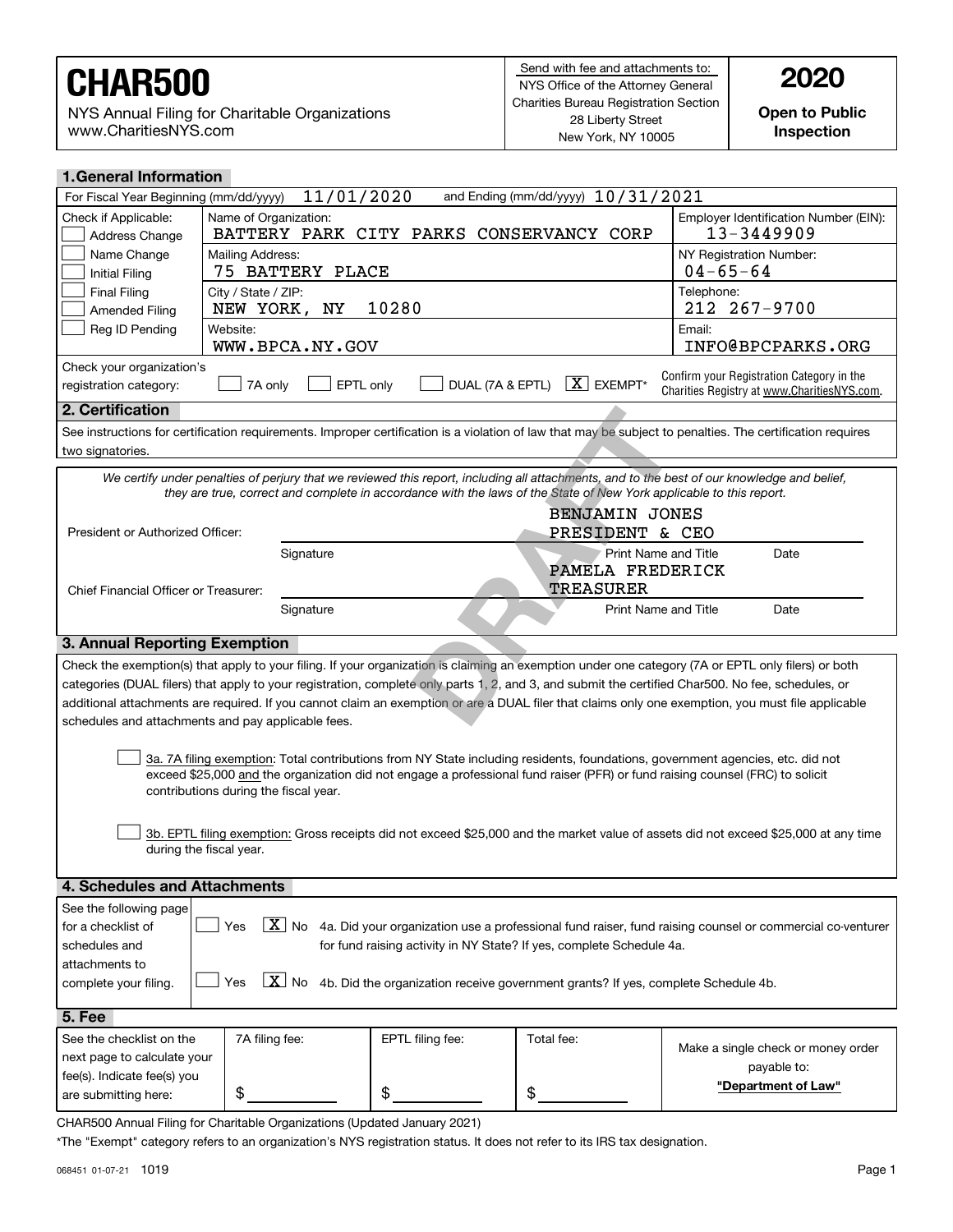#### BATTERY PARK CITY PARKS CONSERVANCY CORPORATION

Annual Filing Checklist **CHAR500**

Simply submit the certified CHAR500 with no fee, schedule, or additional attachments IF: - Your organization is registered as 7A only and you marked the 7A filing exemption in Part 3. - Your organization is registered as EPTL only and you marked the EPTL filing exemption in Part 3. - Your organization is registered as DUAL and you marked both the 7A and EPTL filing exemption in Part 3.

#### **Checklist of Schedules and Attachments**

Check the schedules you must submit with your CHAR500 as described in Part 4:

- If you answered "yes" in Part 4a, submit Schedule 4a: Professional Fund Raisers (PFR), Fund Raising Counsel (FRC), Commercial Co-Venturers (CCV)  $\mathcal{L}^{\text{max}}$
- If you answered "yes" in Part 4b, submit Schedule 4b: Government Grants  $\mathcal{L}^{\text{max}}$

Check the financial attachments you must submit with your CHAR500:

 $\boxed{\textbf{X}}$  IRS Form 990, 990-EZ, or 990-PF, and 990-T if applicable

 $|\overline{\textbf{X}}|$  All additional IRS Form 990 Schedules, including Schedule B (Schedule of Contributors). Schedule B of public charities is exempt from disclosure and will not be available for public review.

Our organization was eligible for and filed an IRS 990-N e-postcard. Our revenue exceeded \$25,000 and/or our assets exceeded \$25,000 in the filing year. We have included an IRS Form 990-EZ for state purposes only.  $\mathcal{L}^{\text{max}}$ 

If you are a 7A only or DUAL filer, submit the applicable independent Certified Public Accountant's Review or Audit Report:

- Review Report if you received total revenue and support greater than \$250,000 and up to \$750,000.  $\mathcal{L}^{\text{max}}$
- Audit Report if you received total revenue and support greater than \$750,000  $\mathcal{L}^{\text{max}}$
- No Review Report or Audit Report is required because total revenue and support is less than \$250,000  $\mathcal{L}^{\text{max}}$

We are a DUAL filer and checked box 3a, no Review Report or Audit Report is required  $\mathcal{L}^{\text{max}}$ 

#### **Calculate Your Fee**

For 7A and DUAL filers, calculate the 7A fee:

\$0, if you checked the 7A exemption in Part 3a  $\mathcal{L}^{\text{max}}$ 

\$25, if you did not check the 7A exemption in Part 3a  $\mathcal{L}^{\text{max}}$ 

For EPTL and DUAL filers, calculate the EPTL fee:

| $\Box$ \$0, if you checked the EPTL exemption in Part 3b                          | activities for charitable purposes in NY.                         |
|-----------------------------------------------------------------------------------|-------------------------------------------------------------------|
| $\Box$ \$25, if the NET WORTH is less than \$50,000                               | <b>DUAL</b> filers are registered under both 7A and EPTL.         |
| $\Box$ \$50, if the NET WORTH is \$50,000 or more but less than \$250,000         | <b>EXEMPT</b> filers have registered with the NY Charities Bureau |
| $\Box$ \$100, if the NET WORTH is \$250,000 or more but less than \$1,000,000     | and meet conditions in Schedule E - Registration                  |
| $\Box$ \$250, if the NET WORTH is \$1,000,000 or more but less than \$10,000,000  | <b>Exemption for Charitable Organizations.</b> These              |
| $\Box$ \$750, if the NET WORTH is \$10,000,000 or more but less than \$50,000,000 | organizations are not required to file annual financial reports   |
| $\Box$ \$1500, if the NET WORTH is \$50,000,000 or more                           | but may do so voluntarily.                                        |

#### **Send Your Filing**

Send your CHAR500, all schedules and attachments, and total fee to:

NYS Office of the Attorney General Charities Bureau Registration Section 28 Liberty Street New York, NY 10005

*Need Assistance?*

Visit:Call:Email:Charities.Bureau@ag.ny.gov www.CharitiesNYS.com(212) 416-8401

Organizations are assigned a Registration Category upon registration with the NY Charities Bureau: *Is my Registration Category 7A, EPTL, DUAL or EXEMPT?*  dent Certified Public Accountant's Review or Au<br>
reater than \$250,000 and up to \$750,000.<br>
ater than \$750,000<br>
al revenue and support is less than \$250,000<br>
ort or Audit Report is required<br>
Subseting the property of the NY

**7A** filers are registered to solicit contributions in New York under Article 7-A of the Executive Law ("7A")

**EPTL** filers are registered under the Estates, Powers & Trusts Law ("EPTL") because they hold assets and/or conduct activities for charitable purposes in NY.

Confirm your Registration Category and learn more about NY law at www.CharitiesNYS.com.

NET WORTH for fee purposes is calculated on: *Where do I find my organization's NET WORTH?*

- IRS Form 990 Part I, line 22
- IRS Form 990 EZ Part I, line 21
- IRS Form 990 PF, calculate the difference between Total Assets at Fair Market Value (Part II, line 16(c)) and Total Liabilities (Part II, line 23(b)).